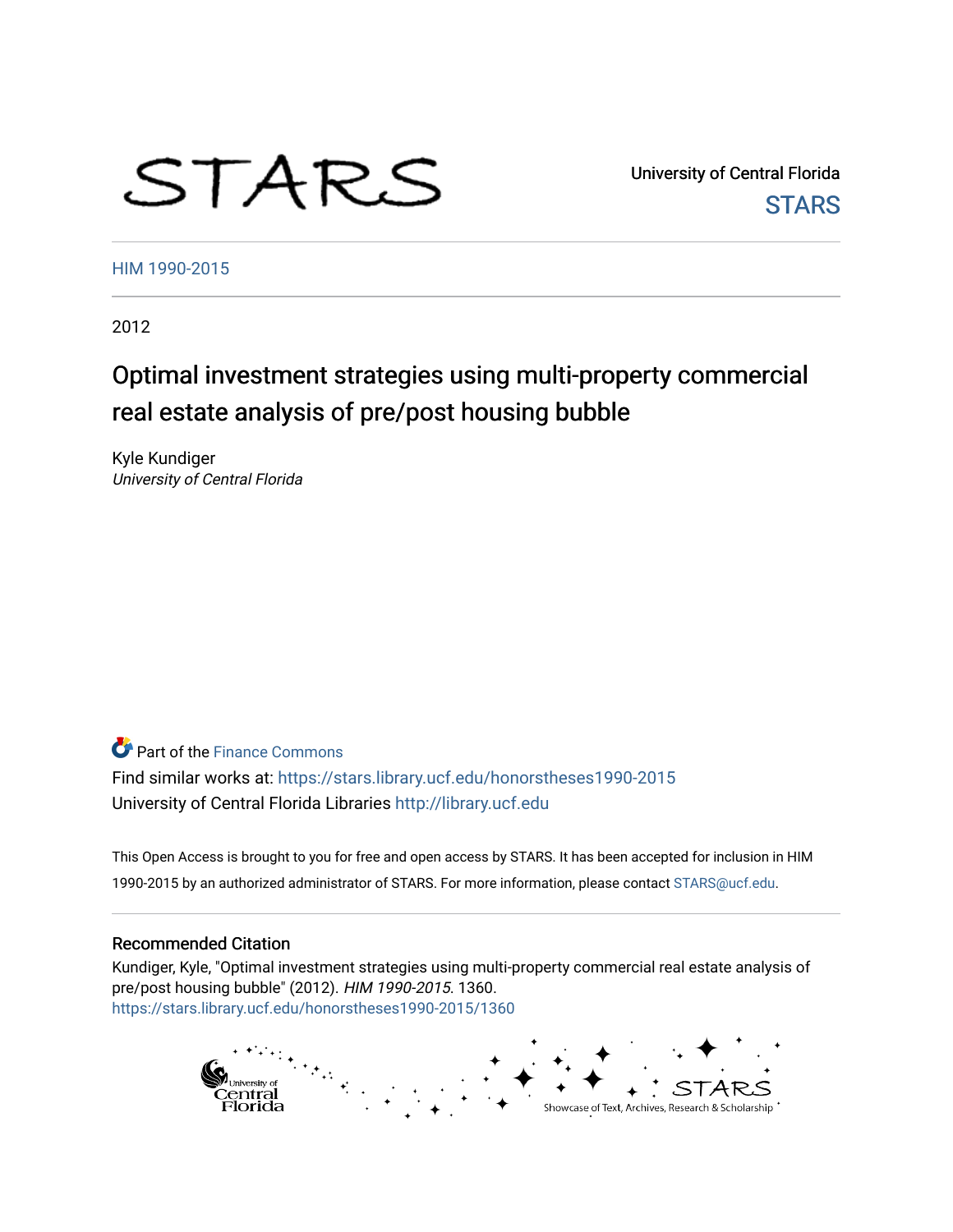# OPTIMAL INVESTMENT STRATEGIES USING MULTI-PROPERTY COMMERCIAL REAL ESTATE: ANALYSIS OF PRE/POST HOUSING BUBBLE

by

# KYLE R. KUNDIGER

A thesis submitted in partial fulfillment of the requirements for the Honors in the Major Program in Business Finance in the College of Business Administration and in The Burnett Honors College at the University of Central Florida Orlando, Florida

Fall Term 2012

Thesis Chair: Dr. Melissa Frye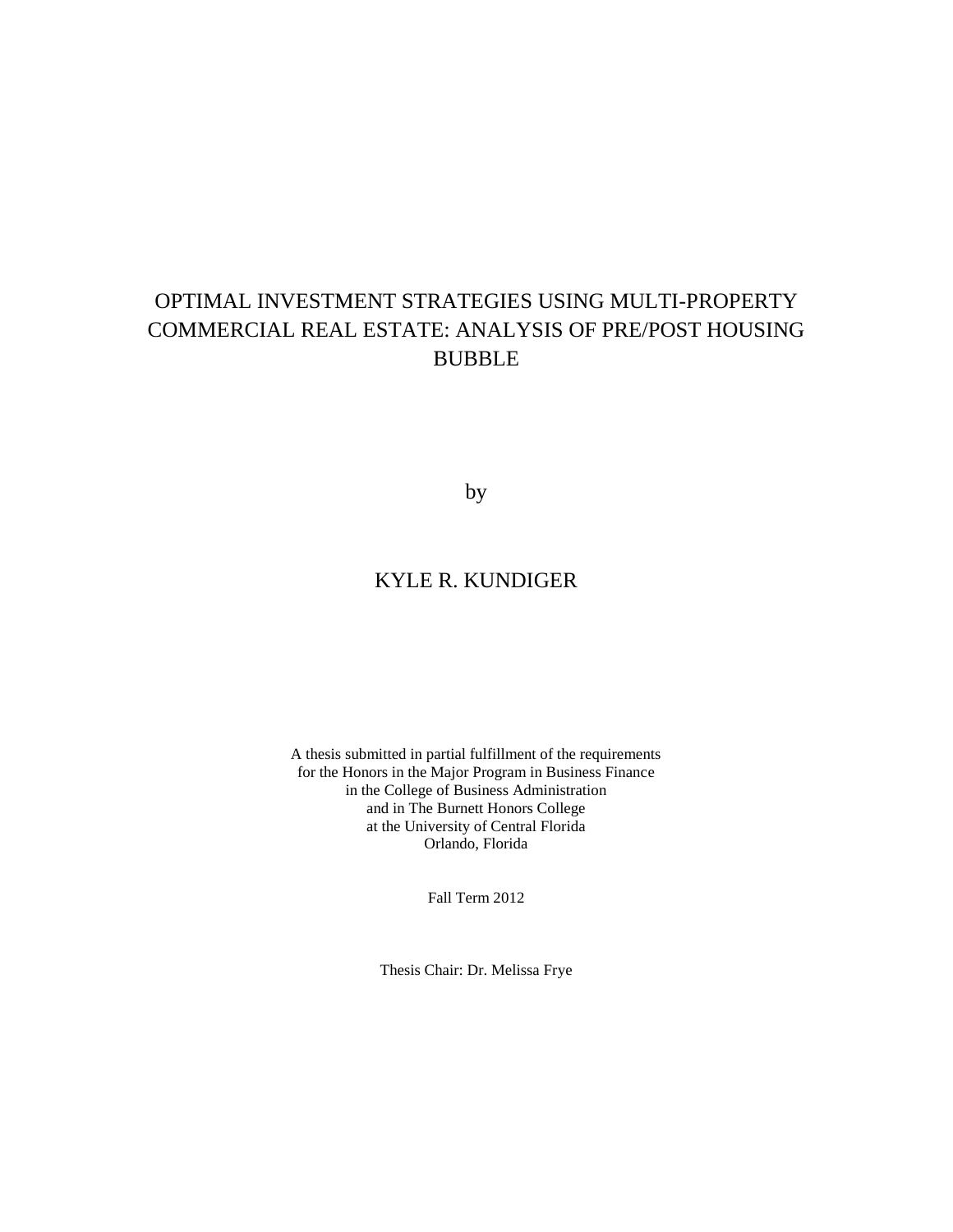# **ABSTRACT**

This paper analyzes theperformance of five commercial real estate property types (office, retail, industrial, apartment, and hotel) between 2000 and 2012 to determine the U.S. housing crisis'simpact on Real Estate investing. Under the concept of Modern Portfolio Theory, the data was analyzed using investment analysis programs to determine correlation, risk/return characteristics, and trade-offs (Sharpe ratio) as well as the optimal allocation among the individual property types. In light of the results, each property type plays a different role in investment strategies in various economic cycles. Some assets are attractive solely based onpotential return, or risk for return tradeoffs; however, through diversification, other property types play valuable roles in hedging risk on investors' target returns.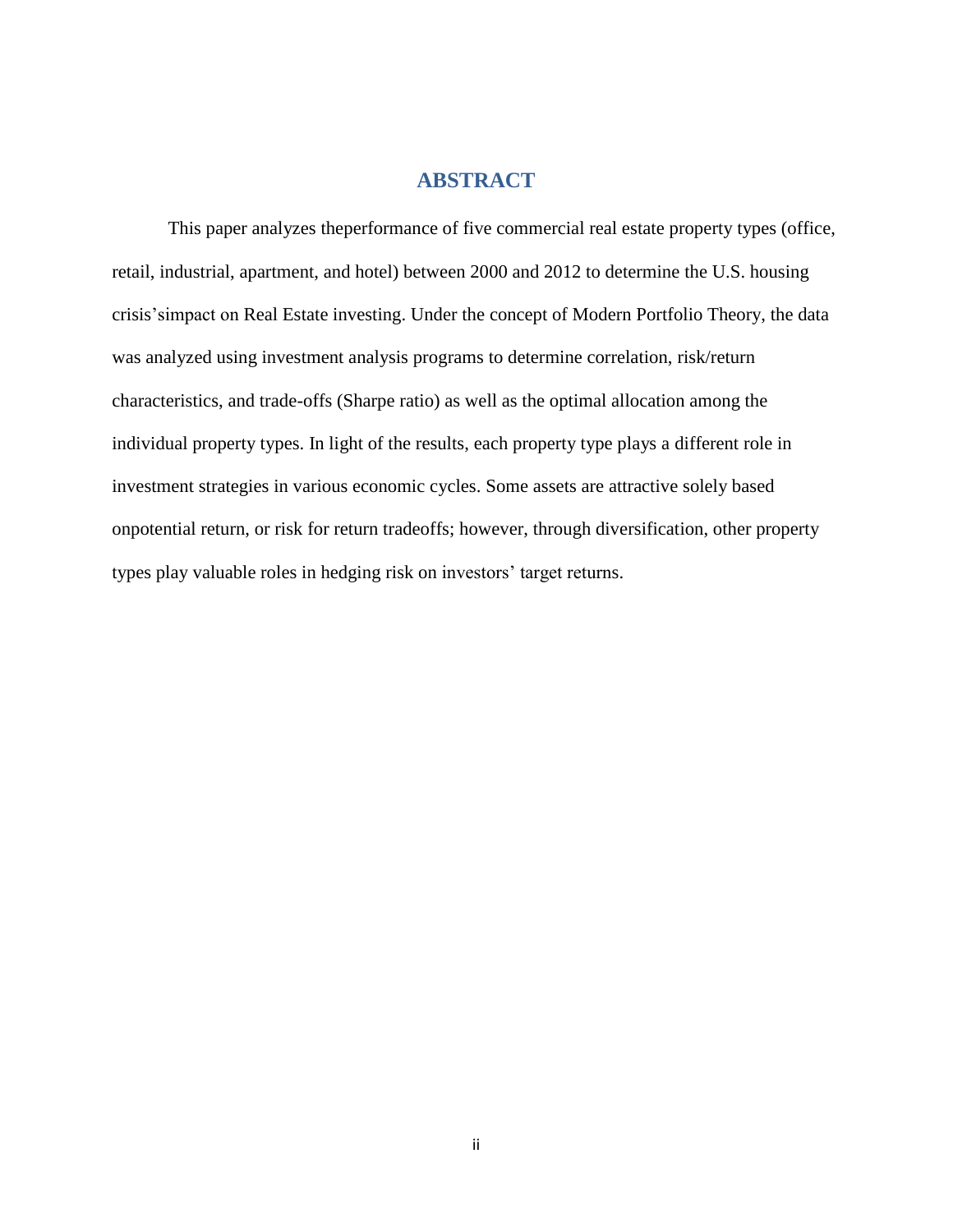# **AKNOWLEDGEMENTS**

I express sincere thanks and gratitude to my committee members, who have been gracious enough to enable this project with their guidance, knowledge, and experience. Special thanks go to my thesis chair, Dr. Melissa Frye, for her patience and willingness to help witheverything that came up along the way. Without her, this paper would never have become anything close to a realization, and I am truly grateful. Also, thank you to my in-department committee member, Dr. Yoon Choi, for his help with data analysis and support. Thank you, also to my out-of-department committee member, Dr. Joshua Harris and Dr. Cameron Ford, for their guidance in translating my ideas into a reality. And lastly, thank you to Ashley Pruitt, for her never-ending support throughout the entire research and thesis writing process.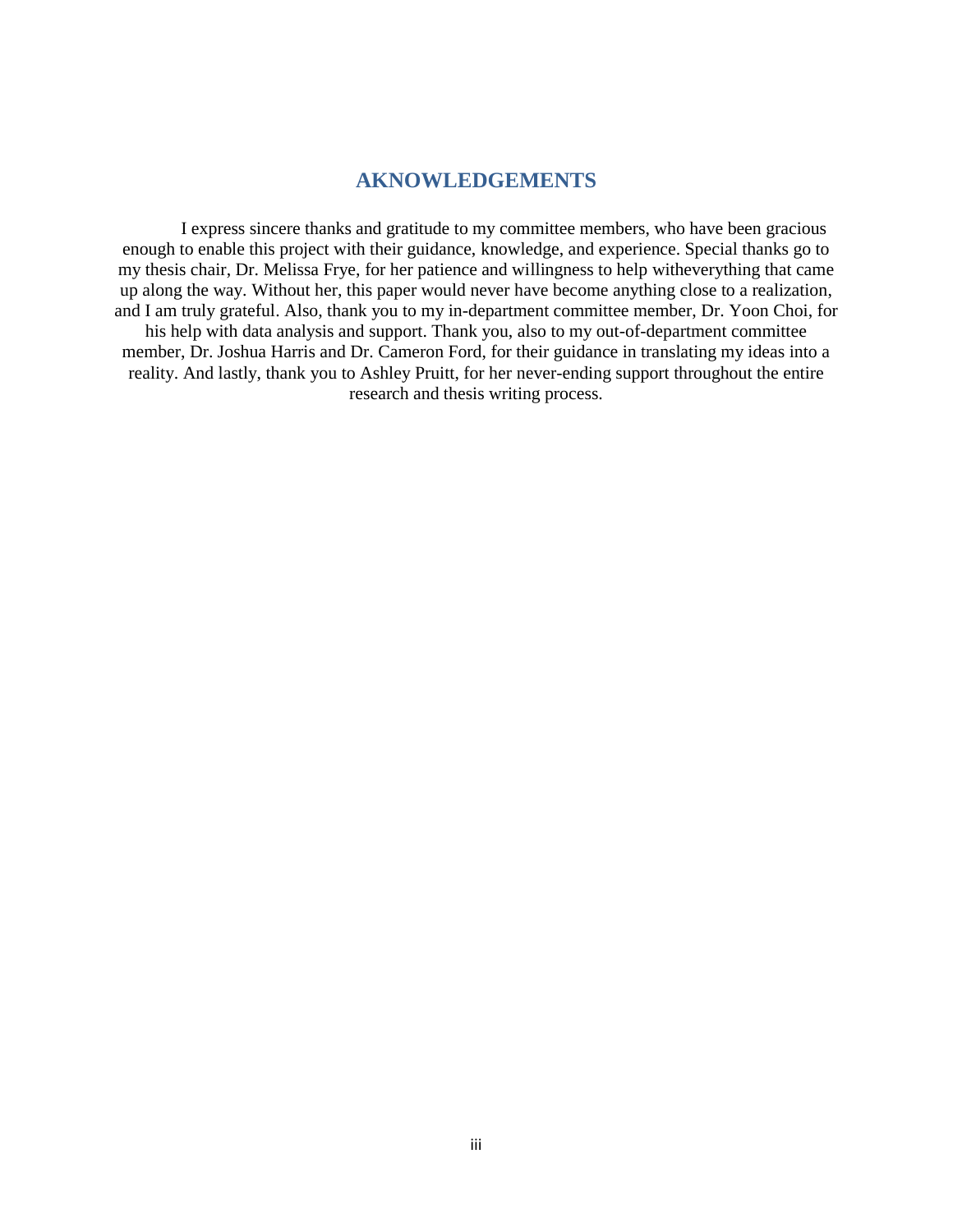# **TABLE OF CONTENTS**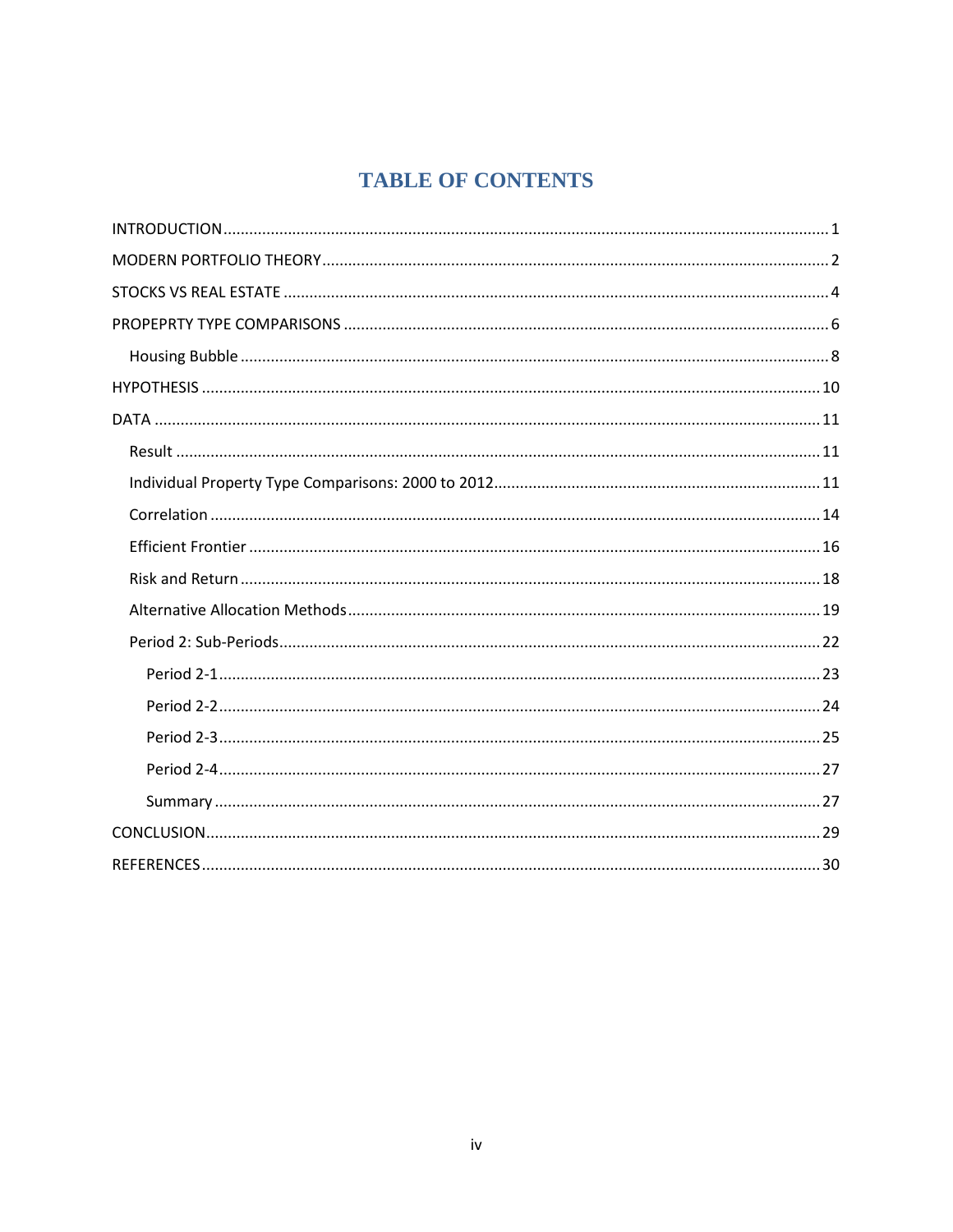# **LIST OF FIGURES**

| Figure 3: Efficient frontier $\&$ 100% allocation of individual property types $\&$ equal weights (Period 1).20  |
|------------------------------------------------------------------------------------------------------------------|
| Figure 4: Efficient frontier $\&$ 100% allocation of individual property types $\&$ equal weights (Period 2) vs. |
|                                                                                                                  |
|                                                                                                                  |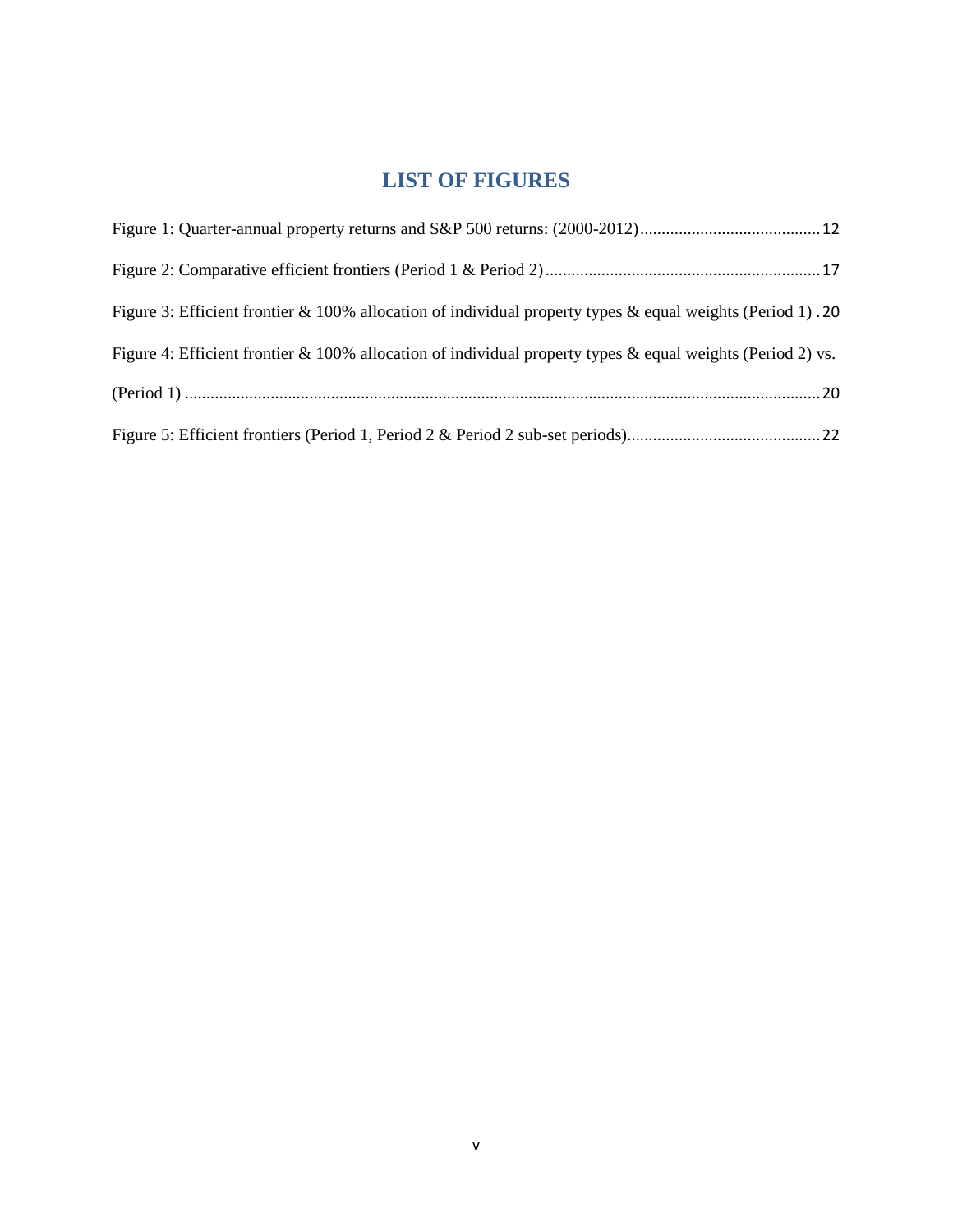# **LIST OF TABLES**

| Table 1: Summary of individual property type risk, return and Sharpe ratio (Period 1) & (Period 2)  14 |
|--------------------------------------------------------------------------------------------------------|
|                                                                                                        |
|                                                                                                        |
|                                                                                                        |
|                                                                                                        |
| Table 6: Summary of individual property type risk, return and Sharpe ratio (Period 2-1;2-2;2-3;2-4)23  |
|                                                                                                        |
|                                                                                                        |
|                                                                                                        |
|                                                                                                        |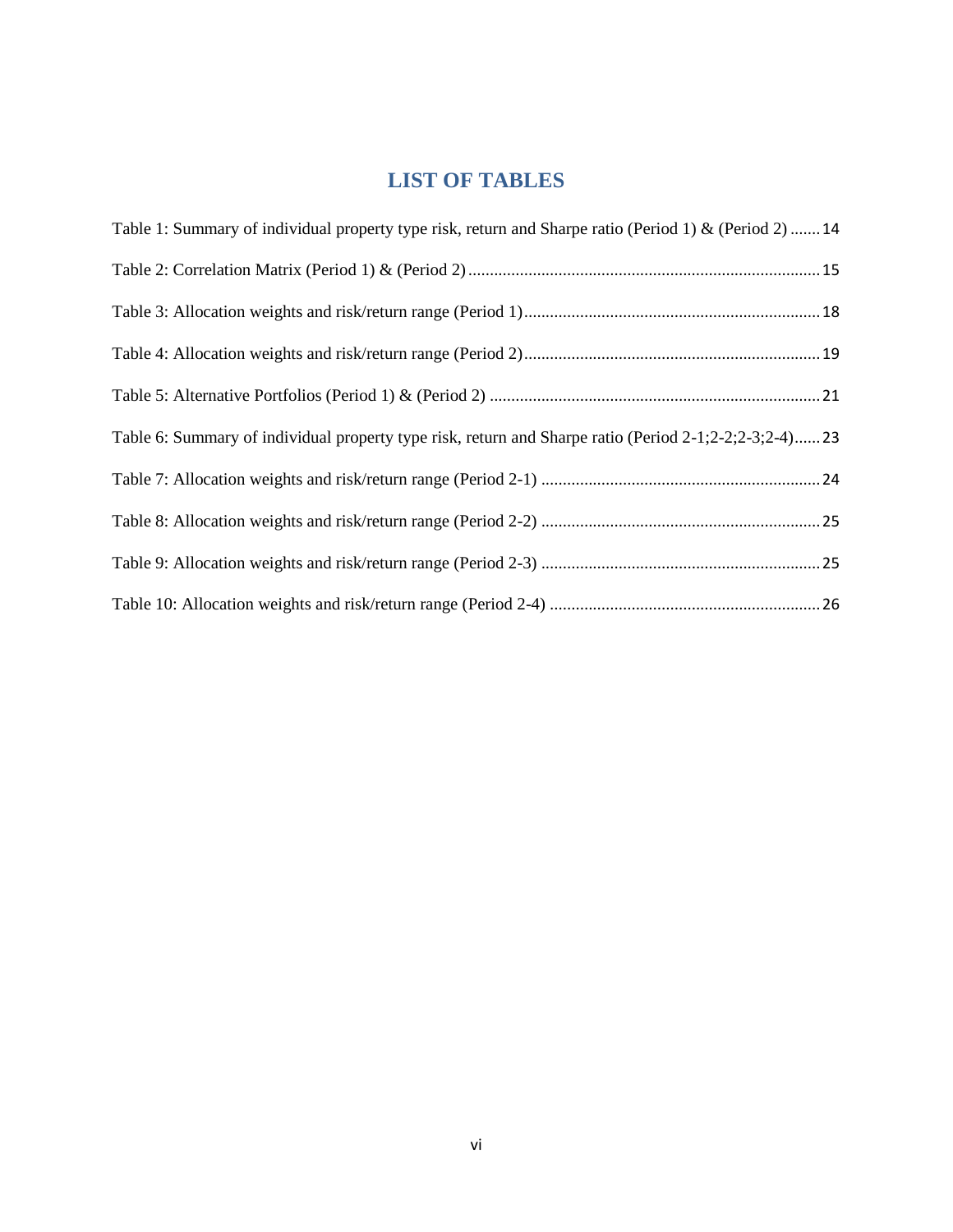# **INTRODUCTION**

In portfolio optimization, investors seek an allocation of assets providing the lowest risk for return. As such, there are a variety of assets to choose from including stocks, bonds, to even real estate. Then within Real Estate, investors must decide which specific property types to mix in their investment portfolio. Modern Portfolio Theory states that investors analyze assets' expected return, standard deviation, and correlation characteristics. This allows for investors to explore diversification strategies between the assets, thereby determining what mix of assets will achieve a specific target return at minimized risk. Asset mixtures vary during various economic cycles, and many times it's not necessarily a question of what to invest in, but what not to invest in. As such, investors are continuously adapting to changing economic conditions and continue to attempt to capitalize on market opportunities.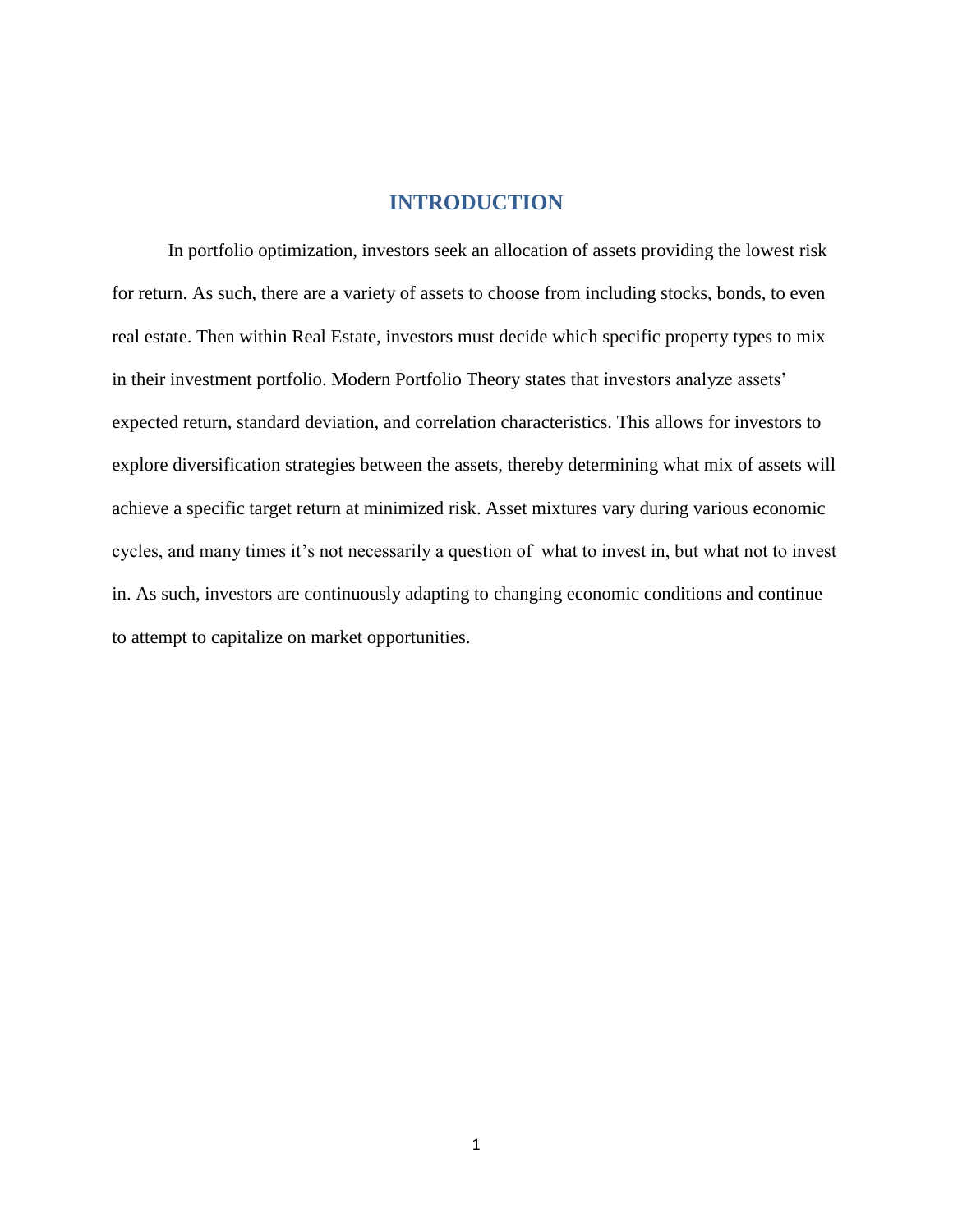# **MODERN PORTFOLIO THEORY**

 Modern Portfolio Theory; shortly put, is the financial theory involving rational, risk adverse investors allocating assets within a portfolio to achieve the optimal asset combination. First introduced by Markowitz and Sharpe (1952) it was conceptualized that through diversification within a portfolio, an investor could achieve higher levels of return through certain asset combinations. According to Lee and Stevenson (2005), each asset's performance capability is gauged by risk and return characteristics. These are measured by its mean and standard deviation (variation), and its portfolio risk compares its correlation with alternative assets. By applying these parameters, an investor will find the optimal combination of assets offering the lowest level of risk for any target level of expected return or alternatively determining the highest return for a certain level of risk, which is the process known as meanvariance analysis (Cheng, Lin, Liu and Zhang, 2011). Postulated as an investment theory encompassing different asset types, it applies to investments running from stocks, bonds, to real estate.

 Assets that are part of a MPT constructed portfolio can achieve higher returns for lower risk than if considered individually. This is explained by the levels of correlation between the different asset types. According to Cheng, Lin, Liu and Zhang, (2011) when the different individual asset types are paired in a MPT constructed portfolio, this lowers their degrees of correlation, and enlarges the likelihood of higher returns. If two asset types are completely independent of one another, meaning none of the same variables affect them both, the correlation would equal zero. As long as the assets are not perfectly correlated, an investor can benefit from diversification.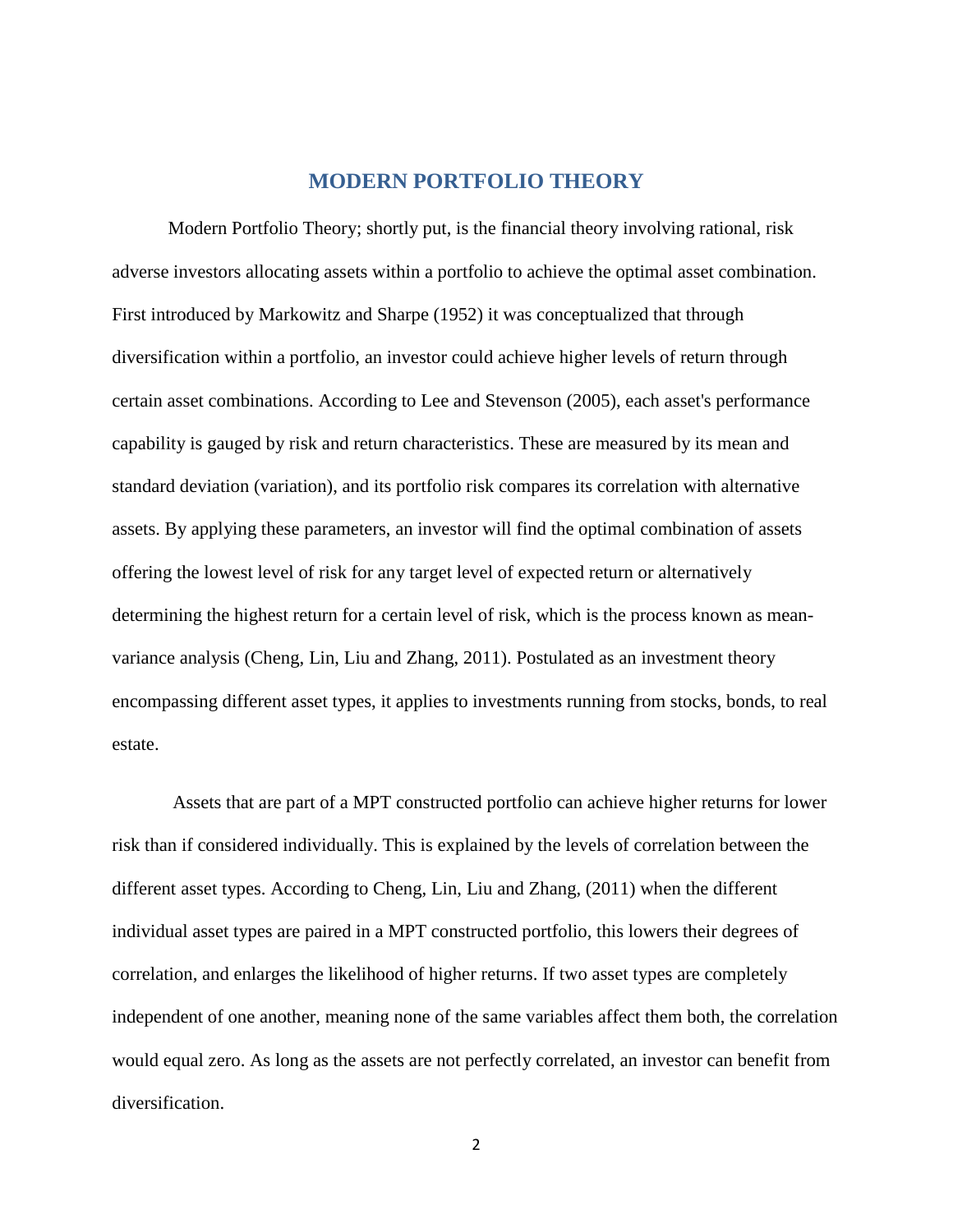Unsystematic risk is a risk arising from a factor unrelated to the market or the system (Penny, 1982). This risk applies to a specific industry or firm; thus, it can be eradicated using portfolio diversification. If it was considered systematic risk, also known as market risk, then regardless of any combination of assets, this risk will still exist. It affects the entire market, including all the industries within it, which in turn means that the goal of diversification is to allocate enough assets so that only systematic risk remains within the portfolio. According to Black (2004), by combining 30 stocks in a portfolio, the variance of the stock is diminished and almost all unsystematic risk (diversifiable risk) is eliminated. Consequently, diversification is an effective hedge against risk, and is beneficial when applied to MPT.

 However effective, MPT contains limitations in its application to Real Estate. First, MPT predicts normal distributed investment returns, which have been proven unrealistic in real estate. More so, it has been deemed more effective to describe the results based on a stable infinite variance skewed distribution, rather than a normal distribution (Sivitandies, 1998). Second, with large numbers of investors, results have been inconsistent with MPT's assumption of controlled focus groups. Even with those limitations, MPT is still an effective tool in determining optimal allocation strategies in real estate, and is continually utilized by investors.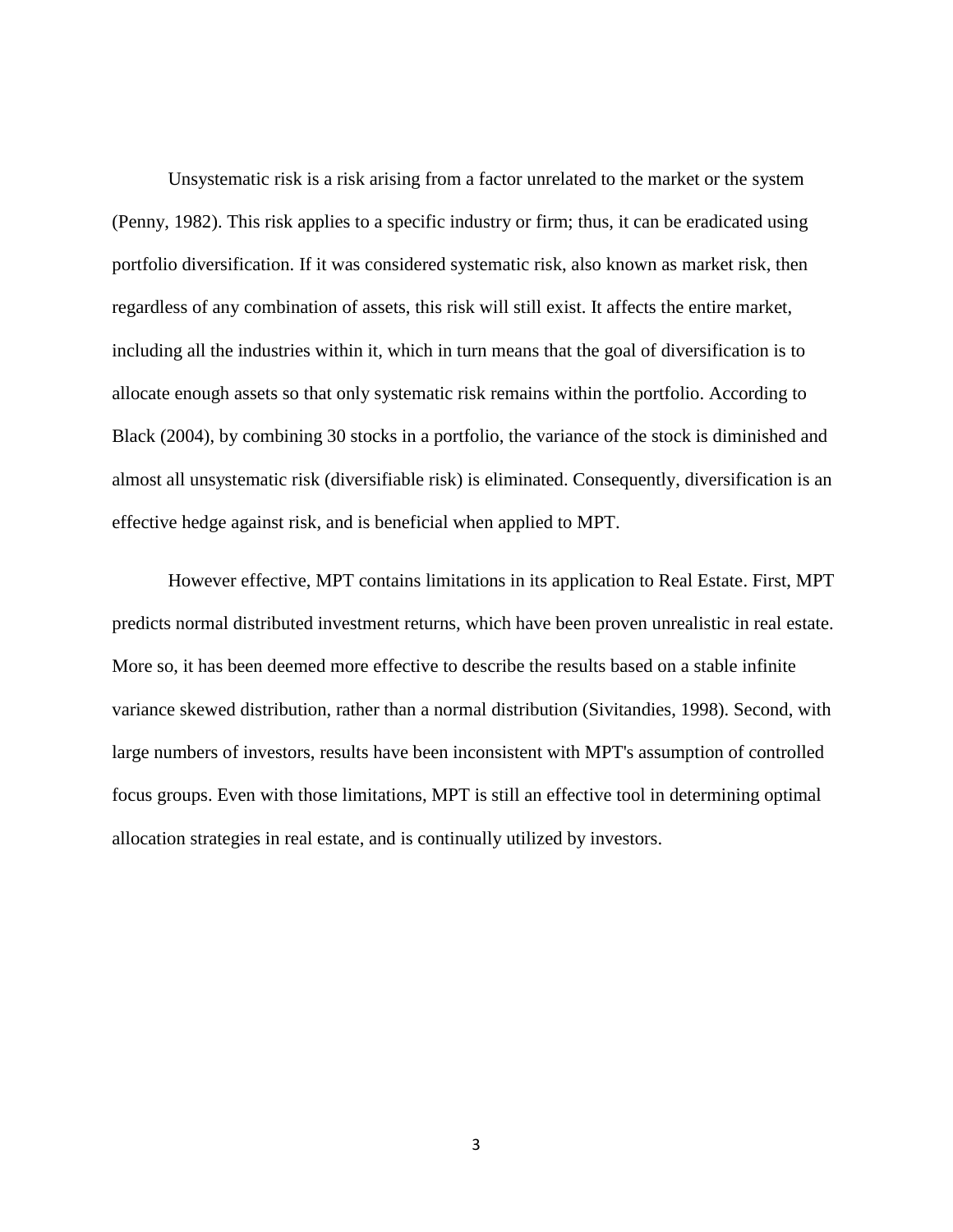## **STOCKS VS REAL ESTATE**

 In real estate there are two types of investments, REITs, which are publicly traded real estate securities, and private real estate, which are actual tangible properties. Between the two, however, private real estate has been deemed more beneficial in terms of portfolio diversification. This is explained by the correlation between the assets. The more directly an asset is affected by a change in another, either positive or negative, the higher the correlation between the two. According to Black (2004), when comparing the NAREIT Index and the Russell 2000 Index (a small capitalization index) there was a high positive correlation of (.722). However, when computing correlation between the NCREIF (a private real estate index based on appraisal values and transactions) and the S&P 500, there was conversely a low correlation of (.0523) (Black, 2004). The lower correlation between private real estate and the stock index indicates that private real estate and stocks are mixed in an investment portfolio, investors benefit from diversification.

 When considering the optimal real estate allocation, the time frame plays a key factor. In the long-term, research has shown that private real estate is considered a more worthwhile investment. Fugazza, Guidolin and Nicodanna (2007), concluded that for a one-year time frame the optimal real estate allocation was 9%; however, a ten-year time frame had an optimal real estate allocation of 44%. Thus, over time real estate becomes increasingly attractive. This is explained by the positive relationship real estate has with the investment horizon. Real estate is deemed an illiquid asset in comparison to stocks and bonds. Hence, it is arguable that the longer you plan on holding onto direct real estate, the larger its profit potential.

4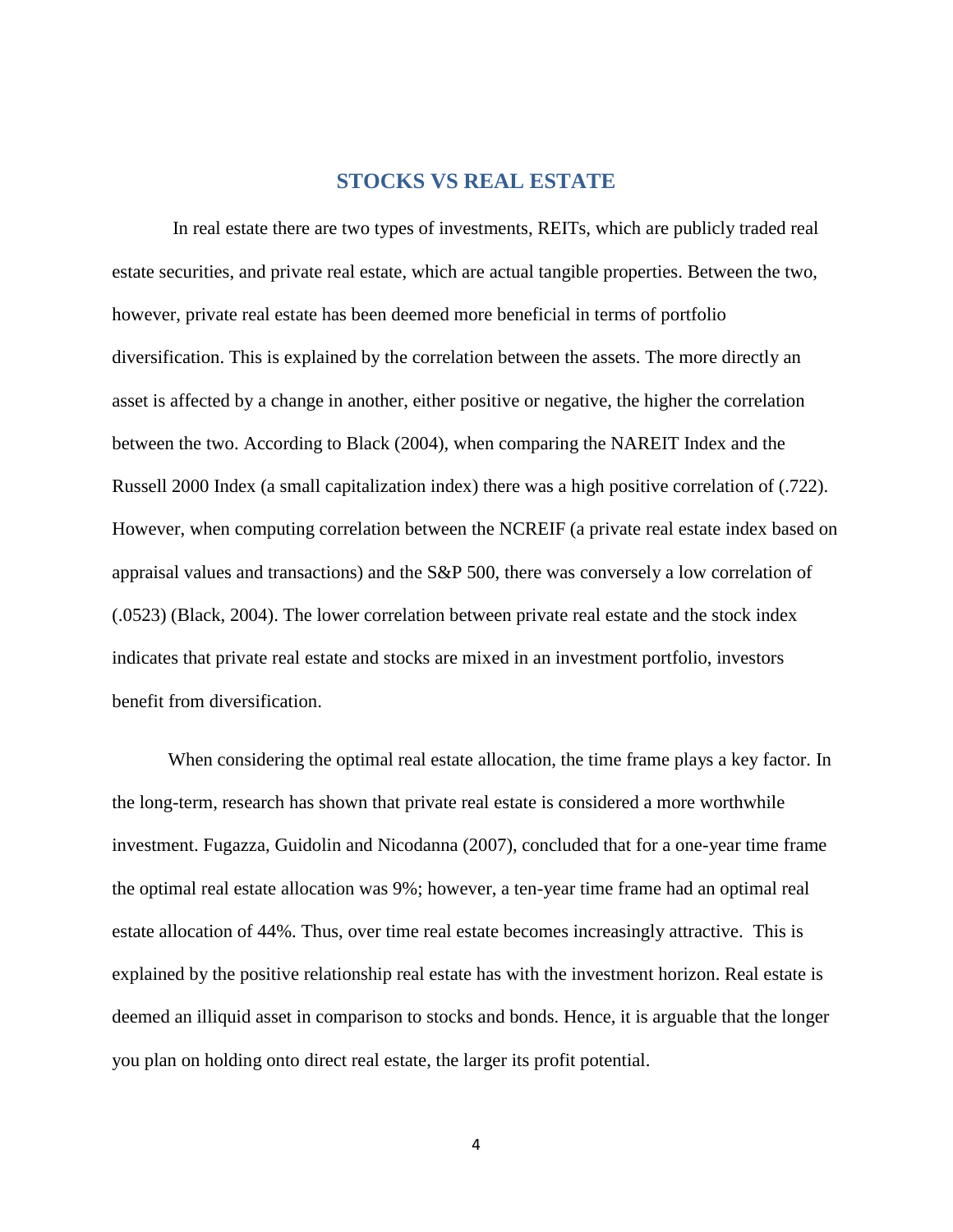There are a variety of factors separating private real estate from securities, with one main difference being efficiency. The stock market is considered efficient, investors have access to individual stock prices through indexes such as the S&P 500. Within the stock market, prices and market value are generally in equilibrium. Information on the market is widely available, so either through buying or selling securities, investors bring the security price to equilibrium almost immediately. Stocks are easily applied to MPT as the investment allocation system assumes market efficiency, which the stock market experiences. Real estate property returns however are more difficult to gauge. Unlike the stock market, real estate investors must consider factors such as financial and operating leverage, location, leasing terms, and tenant mixtures to measure unsystematic (diversifiable) risk in the real estate market. (Viezer 2000)

 The private real estate market, by its very nature, is inefficient. Lin and Vandell (2007) note that private real estate is considered a heterogeneous asset, and is plagued by market uncertainty. Perhaps the most efficient gauge of private real estate values is the NCRIEF database (private real estate index based on appraisal data and transaction costs), which researchers have relied heavily on for information in the real estate markets. NCREIF only releases quarterly returns, as opposed to the S&P 500 reporting daily returns. Only every quarter can the real estate market essentially "fix itself" and put prices in equilibrium; therefore, it's lagged in comparison to the stock market. Penny (1982) suggests that the general uniqueness of properties, lower transactions, and real estate market differences also contributes to the difficulty of pricing in the private real estate market.

5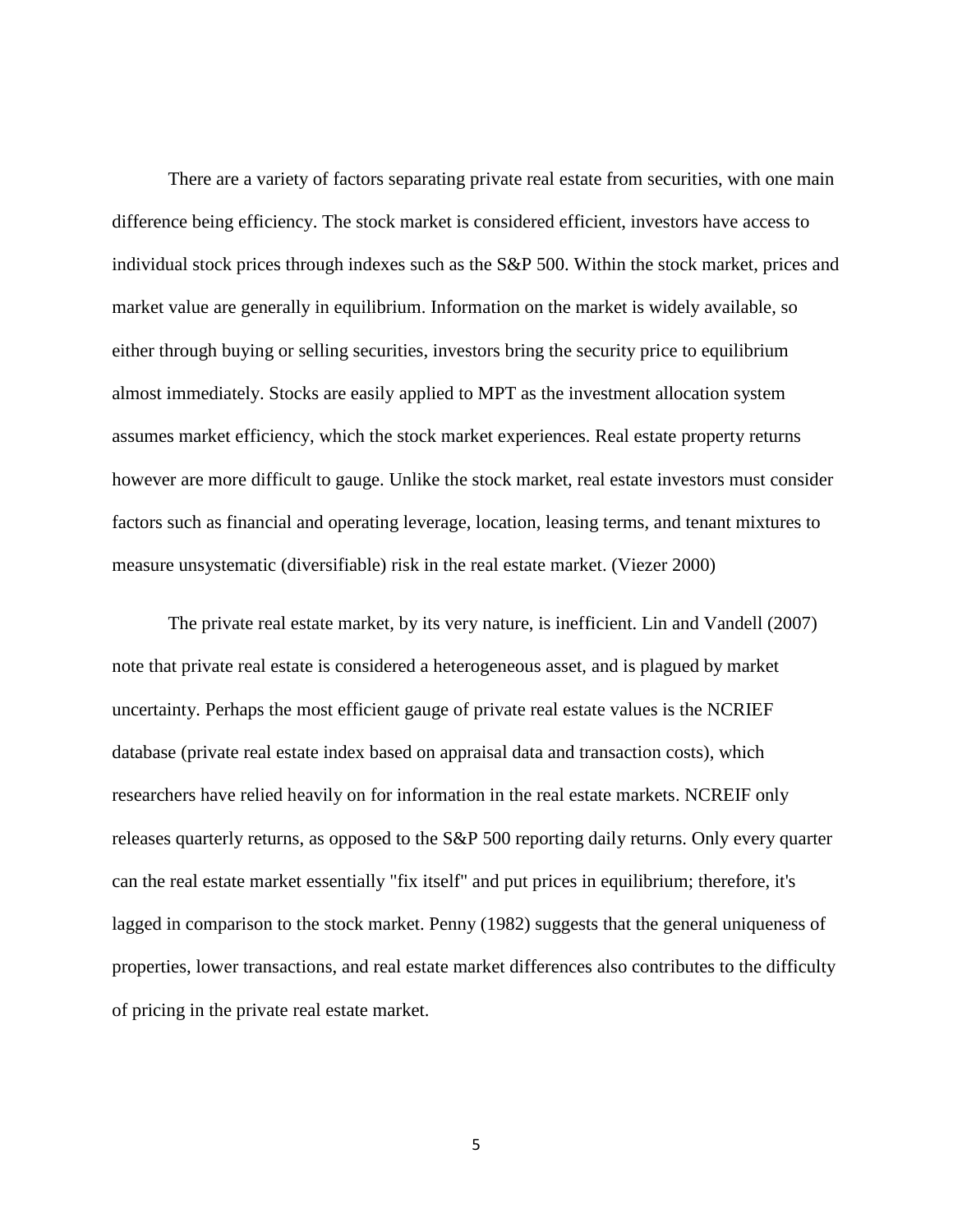# **PROPEPRTY TYPE COMPARISONS**

 Once a portfolio manager decides the optimal allocation of real estate to a mixed asset portfolio, they then must decide how to diversify between the different property types and geographical locations. Between the two, however, Petersen and Singh (2003), concluded that property type diversification gives higher risk-adjusted returns as compared to geographical diversification. Risk-adjusted returns are based on a reduction of nonsystematic risk. Overall, there are five types of commercial property types generally recognized in the academic literature: hotel, apartment, retail, industrial and office. Using MPT, investors construct the efficient frontier to determine how much to distribute to each. Stephen and Simon (2005), Mueller and Laposa (1995) suggest that returns for each, however, vary depending on different time periods experiencing different economic cycles.

 Mueller and Laposa, (1995) state that NCREIF returns data can be segmented into different periods based on three indicators: GDP growth, total returns, and capital appreciation. By separating the sub-periods, investors are able to construct time-period specific efficient frontiers. Thus, investors determine the optimal allocation for each period, and portfolio weights to different property types may vary. Those weights are determined by standard deviation, expected return, and correlation. Once all three are determined, investors can plot the efficient frontier (Petersen & Singh, 2003).

 Petersen and Singh (2003) calculated risk, return, and adjusted-risk returns for each of the five property types over a 20-year period, 1982-2001. During that period, apartments were the most attractive investment with annualized returns of 10.15 percent. Apartments were followed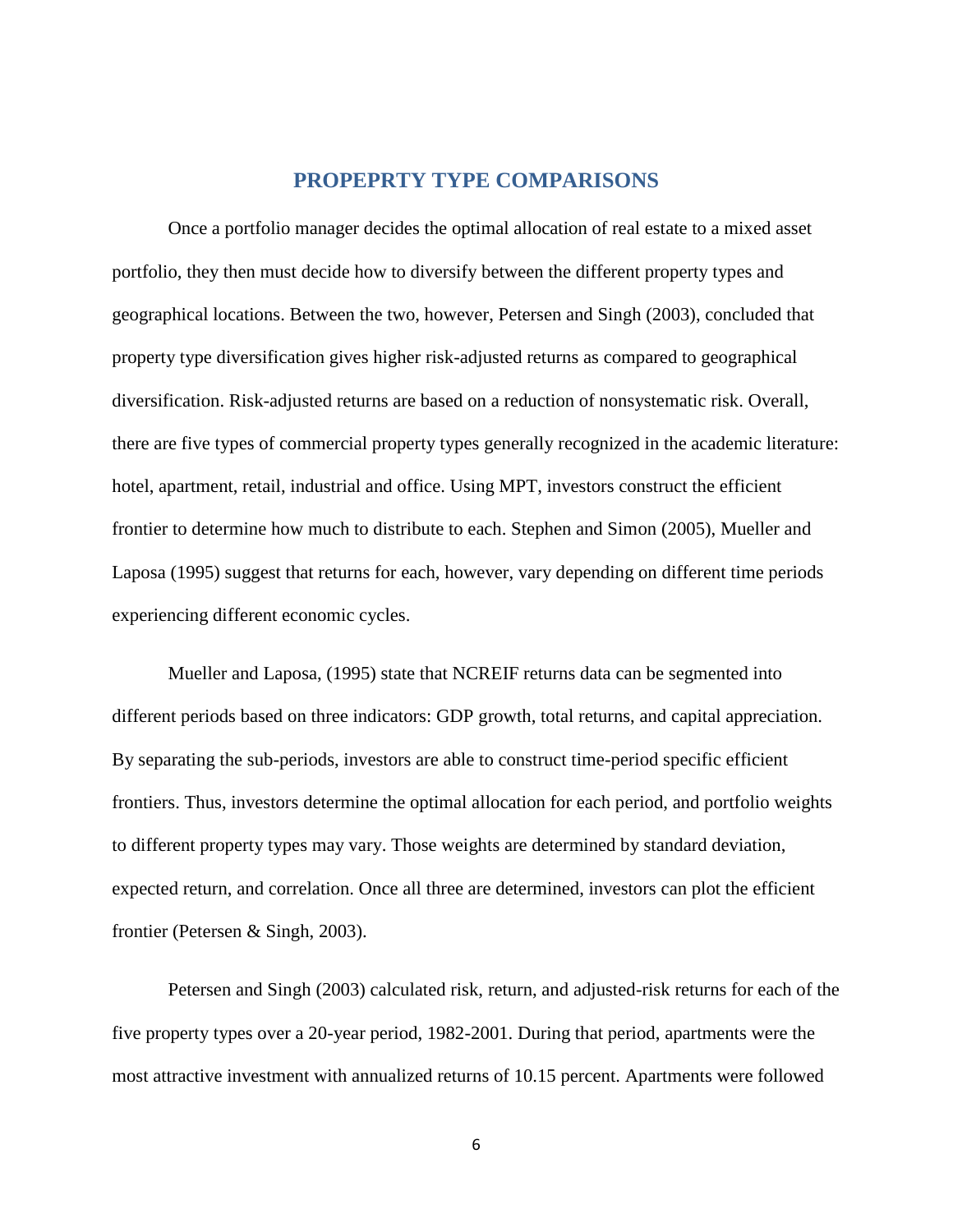by industrial, retail, hotel, and office, implying office properties held the lowest returns, and were thus least profitable. When considering volatility, hotels and office properties recorded the highest standard deviations, suggesting they were the riskiest in terms of total risk. Conversely, industrial, retail and apartment had lower standard deviations, concluding apartments were associated with the least risk of the group. Lastly, apartments ranked the highest in terms of the Sharpe ratio. The Sharpe ratio is essentially a measure of the unit of return you receive for every unit of risk. Office properties, contrarily calculated a negative ratio. Hotels, retail, and industrial each had relatively low, yet positive Sharpe ratios.

 By developing a cross correlation matrix, Petersen and Singh (2003) also show the level of correlation between the property types between 1982 and 2001. Hotel and retail had the lowest correlation, meaning in terms of strict diversification, they were the most attractive combination. Office and industrial properties, however, had the highest correlation, suggesting there were no (or very little) diversification benefits between the two. Excluding hotels, the correlations between the retail, office, industrial, and apartment sectors were all relatively high. These correlations ranged from the lowest, between retail and apartment (0.61%) to the highest correlation, between industrial and office 96 percent. Thus, from a diversification perspective, hotels offer the most potential benefit between any one of the other property types, considering none of hotel's correlations with any of the other property types rose over 50 percent. This information allows an investor to construct the efficient frontier.

 Petersen and Singh (2003) also show that between the years of 1982 and 2001, the maximum risk-return portfolio had 100% weight on apartments, with a return of 4.95% and a

7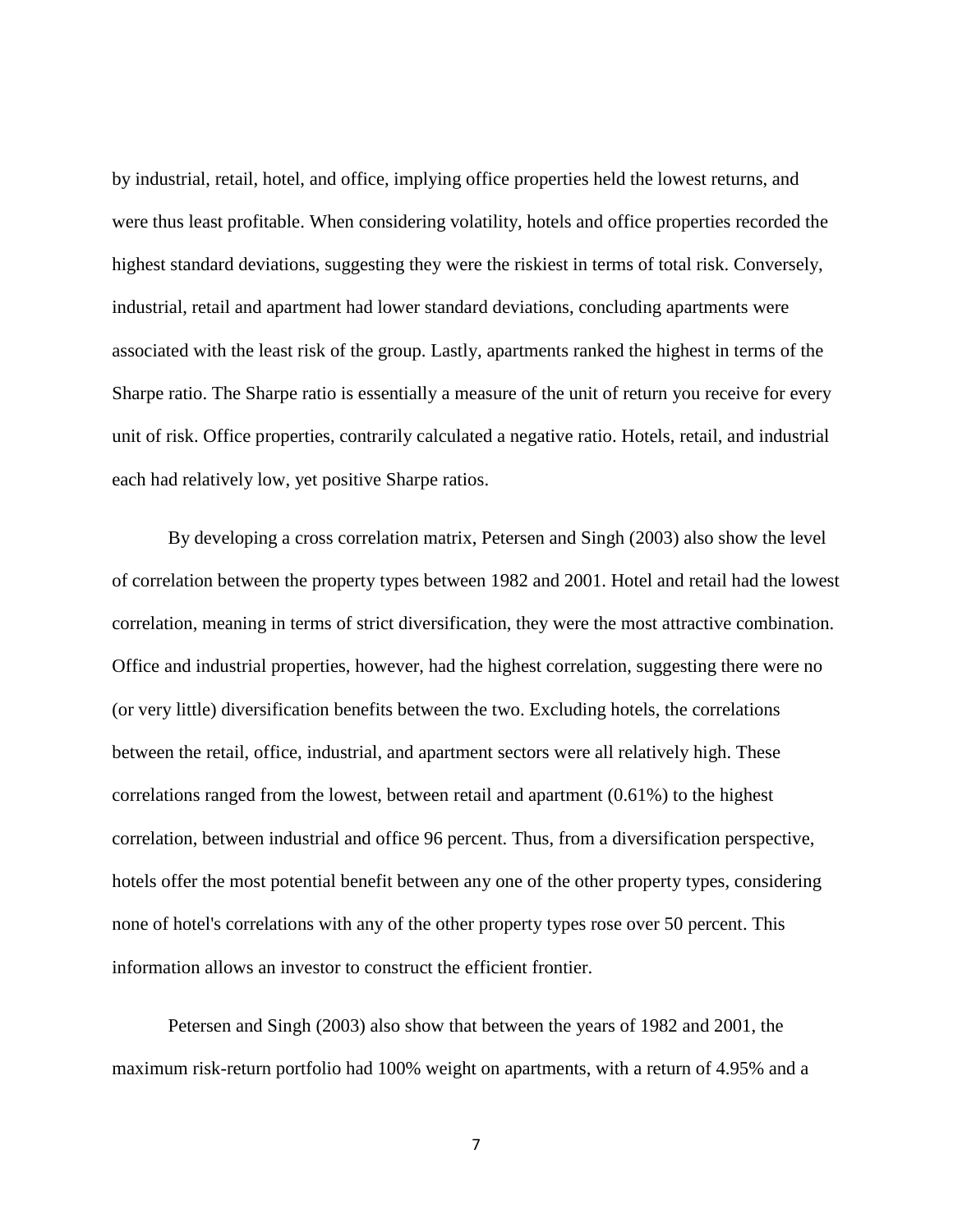risk of 2.50%. At the minimum variance, the optimal portfolio consisted of 41% apartments, 44% retail, and 15% in hotels. That minimum risk point on the efficient frontier boasted a 4.47% return accompanied by 2.25% of risk. Risk-adverse investors would suggestively benefit by diversifying the portfolio beyond apartments, with hotels and retail. Less risk-adverse investors would benefit from their portfolios consisting of mostly apartments and only a small percentage in hotels and retail. Also, at no point on the efficient frontier did industrial and office properties appear in the optimal allocation.

 Contrary to Petersen and Singh (2003), Stephen and Simon (2005), analyzed returns between four property types: retail, R&D, office, and warehouses between 1978 and 1988, they determined that office properties were among the most profitable. These profitable office returns contrast starkly with office returns between 1982 and 2001, as office properties were not weighted in the efficient frontier. This exemplifies that no time invariant optimal portfolio allocation strategy exists. Investors must adjust their allocation strategies during different economic cycles. The U.S. housing bubble of 2006 is a prime example of this as detailed below.

#### Housing Bubble

 During the early 2000's the U.S. housing market experienced rapid increases in home pricing up until late 2005/early 2006, when home prices peaked and then essentially freefell downward, thus creating a housing crisis. This process is known as the bursting of a housing bubble. A housing bubble is theoretically described as a deviation of private real estate growth from its normal rudiments (Lai & Van Order, 2010). Bubbles are caused by a variety of factors, ranging from low interest rates, deregulation, easily accessible credit (subprime loans), and

8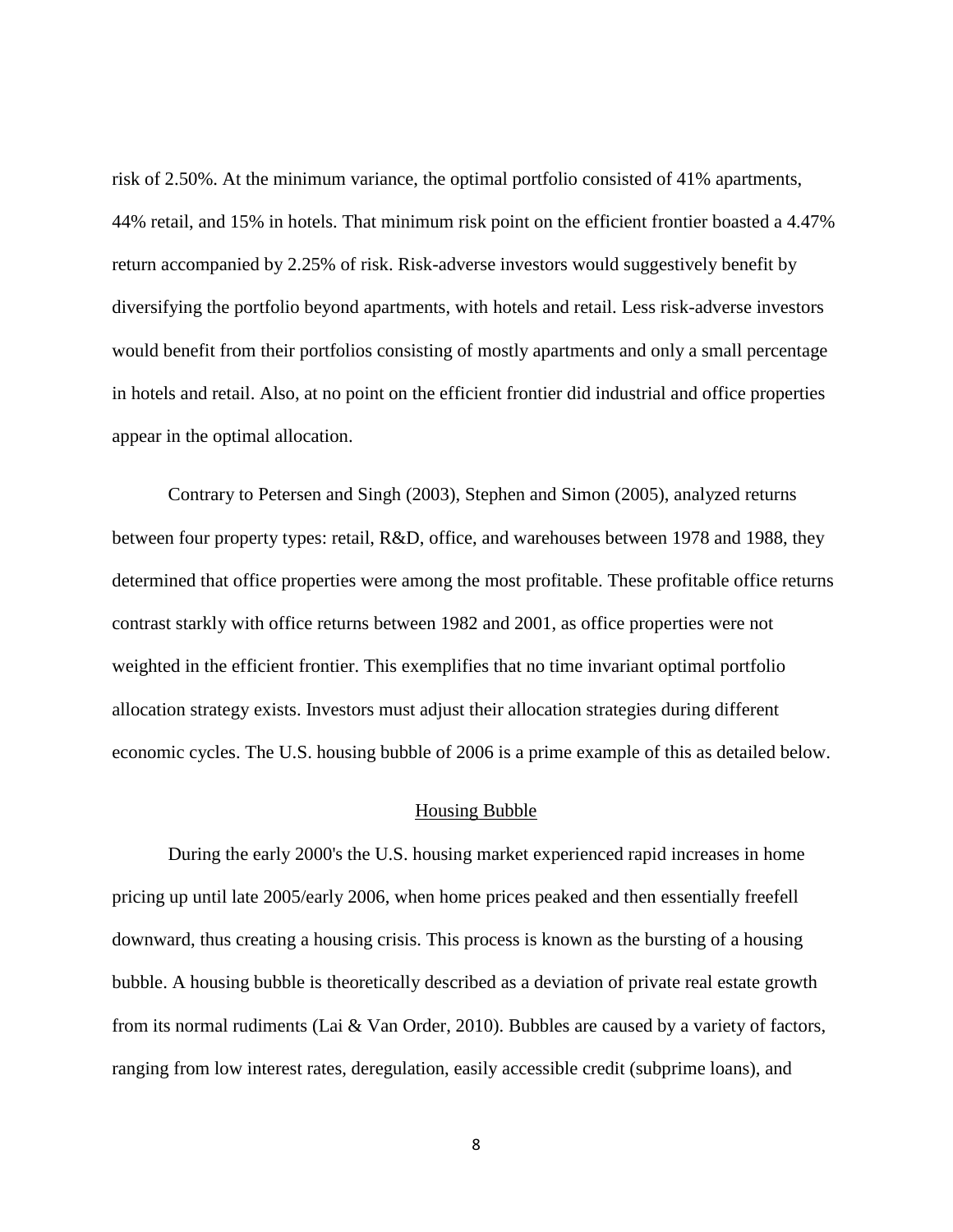speculative home purchases by investors (Muller, Almy&Engelschalk, 2010). These factors and overall market optimism drove U.S. home prices to unsustainable heights in 2005. At that point the market essentially corrected itself, and the bubble burst, lowering home prices to appropriate levels. The market was lagged in its realization however, as it wasn't until the increases in defaults and foreclosure rates during 2005 and 2006 that eventually led to the sub-prime market collapse in 2007. It wasn't until after the sub-prime market crash that property values plummeted downward, and it has unfortunately been considered as one of the key attributes leading to the fall of 2008 crash and the recession.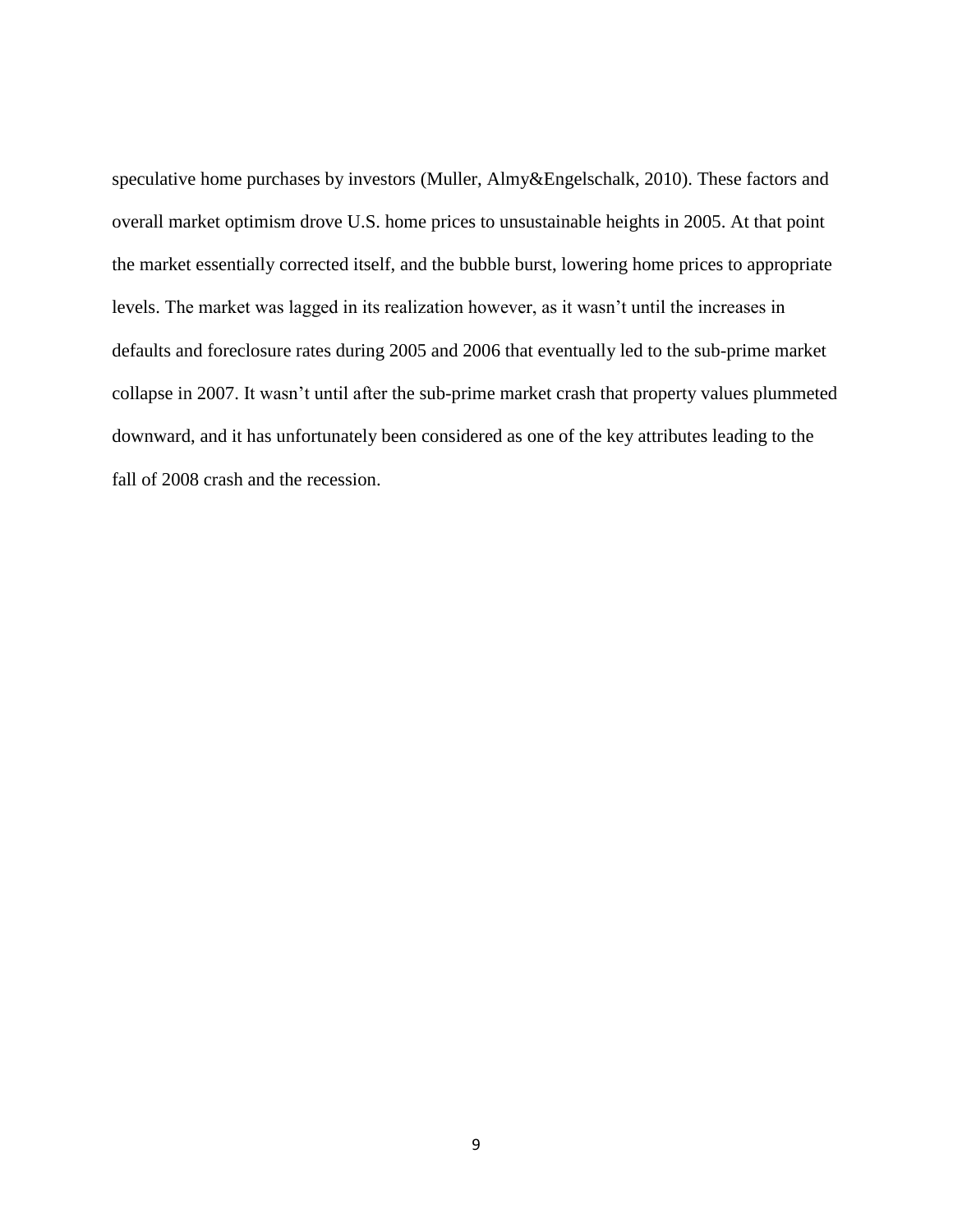#### **HYPOTHESIS**

MPT plays a pivotal role in real estate investing, from determining how much of an investment portfolio to dedicate to real estate; and specifically, choosing which real estate property types to invest in. In this paper, I focus on the diversification within real estate by specifically looking at the optimal asset allocation strategy to the various real estate property types.

Prior research suggest that both apartments (Petersen and Singh, 2003) and office properties (Stephen and Simon, 2005) have played important roles in real estate allocation decisions. However, these studies relied on data prior to the house market crisis. Thus, I plan to explore differences in optimization strategies in the pre-crisis period and the post-crisis period. I expect to find that post-crisis, there will be a greater weight invested in apartments, due to the rapid increase in foreclosures post-housing bubble. I also believe that hotels will become a less attractive investment, since tourism has been negatively affected by the recession. Furthermore,that the sub-prime market crash and the market crash of 2008 will have large impacts on portfolio optimization strategies.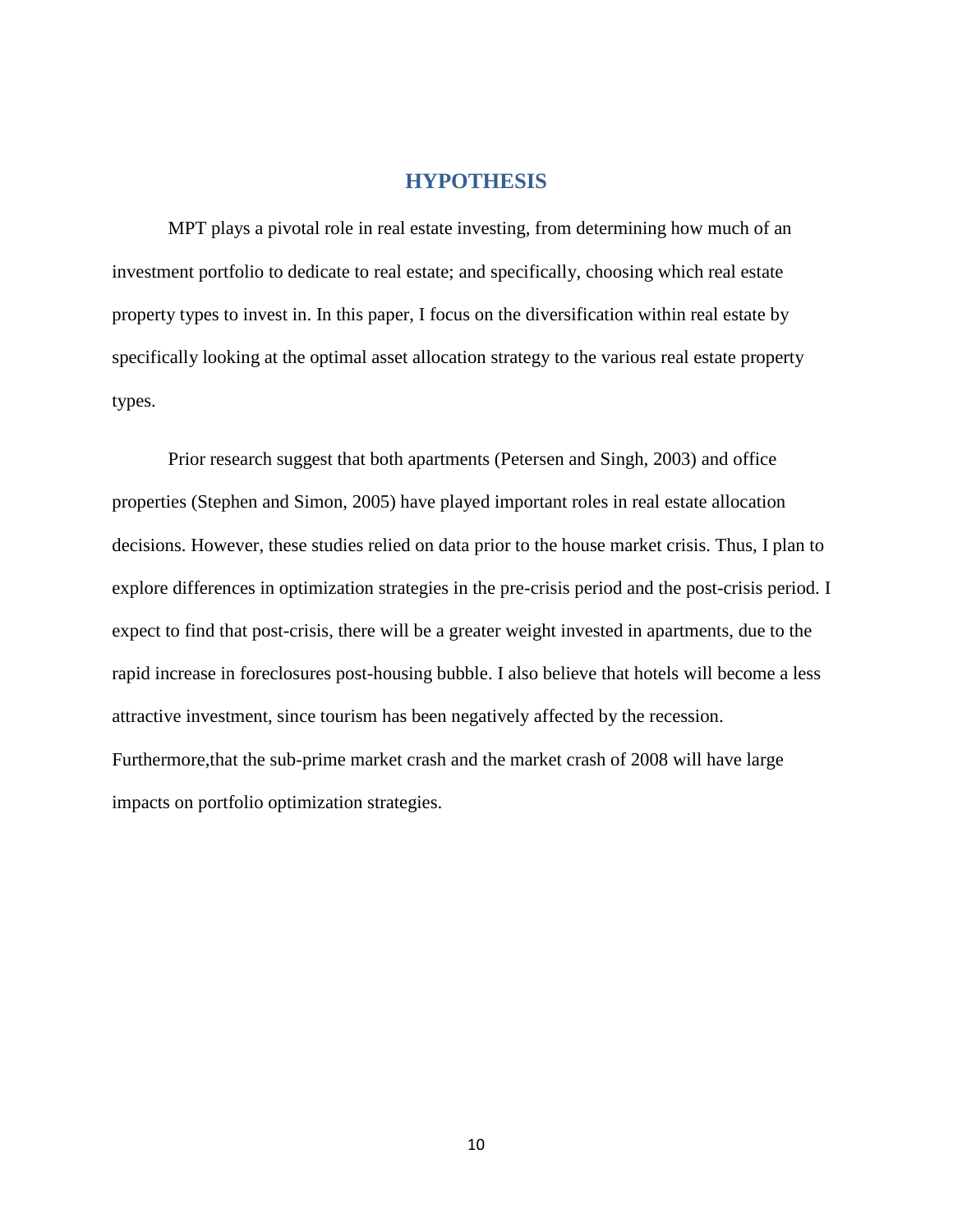# **DATA**

This study concentrates on quarterly-annual commercial property returns provided by the NCREIF index from 2000 to 2012. The NCREIF index (national center of real estate investment fiduciaries) releases quarter-annual returns for commercial property acquired in the private sector for the sole purpose of investing. These properties in question were acquired from tax-exempt institutional investors and then held in a fiduciary environment. In purpose of this study, quarterannual returns produced by NCRIEF, between 2000 and 2012 were analyzed.

#### Result

 The analysis begins by illustrating the volatility of property returns between 2000 and 2012, followed by analysis on the comparative risk and return characteristics of each individual commercial property type before and after the housing crisis. Correlation matrixes are produced to show the possibility of diversification benefits between the property types. Time-periodspecific efficient frontiers are then constructed using risk and return rates, and in addition, covariance data. Also plotted are alternative weight allocations in comparison to the efficient frontiers. Then given the volatility of Period 2's returns, sub-set efficient frontiers are also created to demonstrate the differences in investment decisions within the separate time periods.

#### Individual Property Type Comparisons: 2000 to 2012

 Between 2000 and 2012, there are many economic factors driving property return/risk characteristics. From 2000 to 2005 Q2 property values rose to historical heights, while peaking in Quarter 2, 2005; however, after peaking the market began showing signs of volatility with increasing foreclosures and defaults. The sub-prime market collapsed in 2007 leading home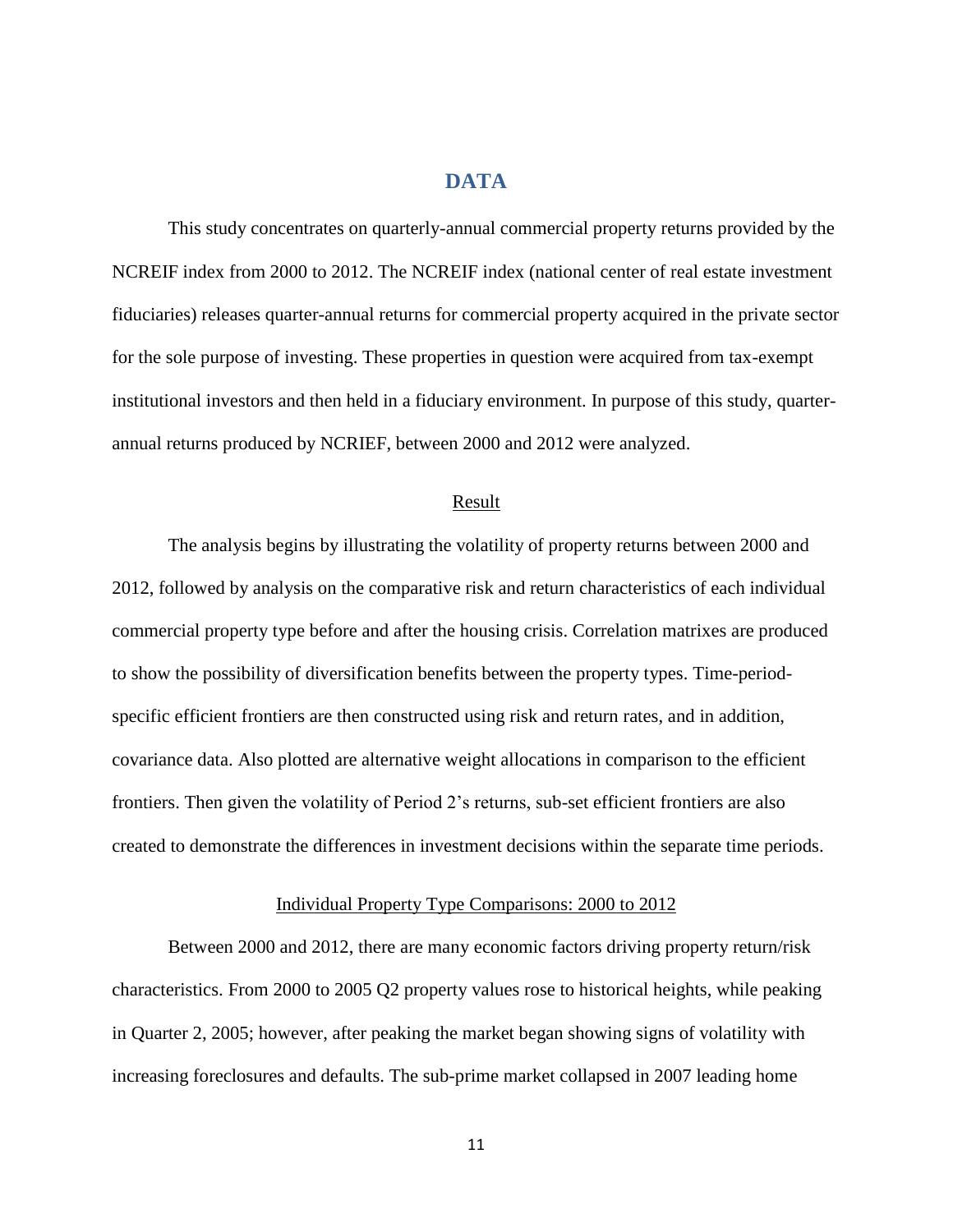prices to catapult downward until crashing in the fall of 2008. Property returns remained negative until 2010, when property values began slowly rising again resulting in positive returns. Figure 1 illustrates the volatility of quarter-annual Real Estate returns between 2000 and 2012 and the S&P 500 quarter-annual returns.



**Figure 1: Quarter-annual property returns and S&P 500 returns: (2000-2012)**

Most noticeably in Figure 1 is the starkness of the S&P 500's inflection points. Overall, the S&P 500 appears to lack consistency and produced mostly inferior returns as opposed to real estate; however, during the 2008 Q3 crash, excluding retail, the S&P 500 was less affected and actually outperformed the alternative property types. Of the property types, hotels most noticeably, appear to experience the highest volatility from 2000 to 2012 with stark increases and decreases as shown in Figure 3. In Quarter 3 of 2001, for instance, hotel returns dropped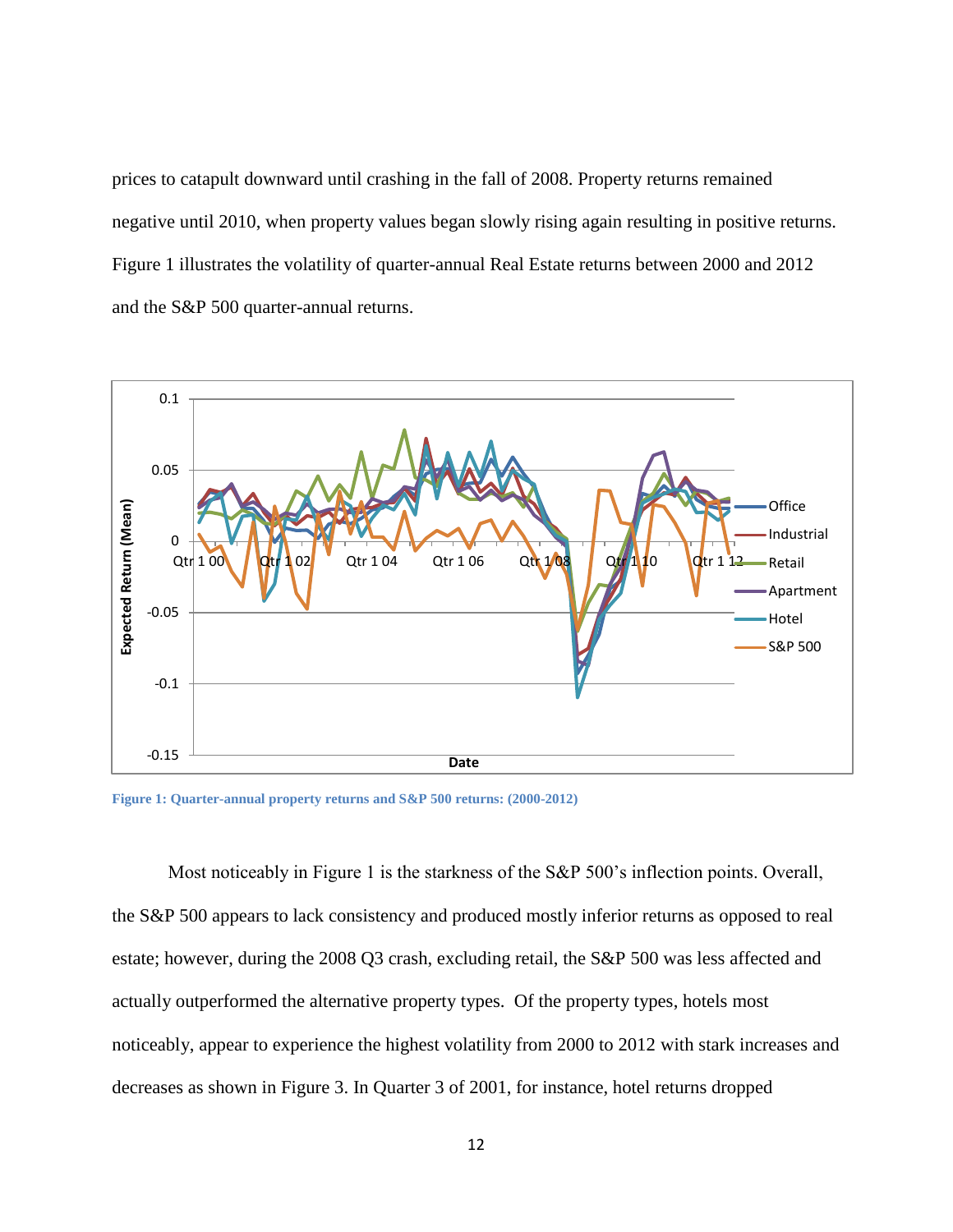substantially, most presumably because of the terrorist acts on 9/11. Also, during the crash in 2008, hotels exhibited low returns, thus again showing its susceptibility to changes economic conditions. Retail on the other hand, looked to have provided the highest returns between 2002 and early 2005 (right before the bubble burst). All five property type returns plunged in 2007, and actually went negative during the 2008 crash. Retail alsoreported the highest returns relative to other property types in the midst of that crash. Those returns, while still negative, comparatively show retail property as the least susceptible property-type option.

 In comparison of the individual property types, Table 1 summarizes risk and return during Period 1 and Period 2. Between the two periods, all property types average returns dropped and standard deviations rose. Hotel properties remained the riskiest and produced the lowest returns during both periods. Hotels returns dropped from 1.62% to 1.44%while its standard deviation doubled from 2.20% to 4.37%. Office properties went from having the second-lowest risk and return to second-highest risk and return from Period 1 to Period 2. Its return dropped from 2.15% to 1.74% and its standard deviation tripled from 1.29% to 4.09%. Industrial's standard deviation nearly tripled as well, increasing from 1.3% to 3.63%. Its returns dropped from 2.66% to 1.53%. Apartments went from least risky to most third most risky, with risk quadrupling from 0.93% to 3.88%. Apartment returns dropped from 2.75% to 1.67%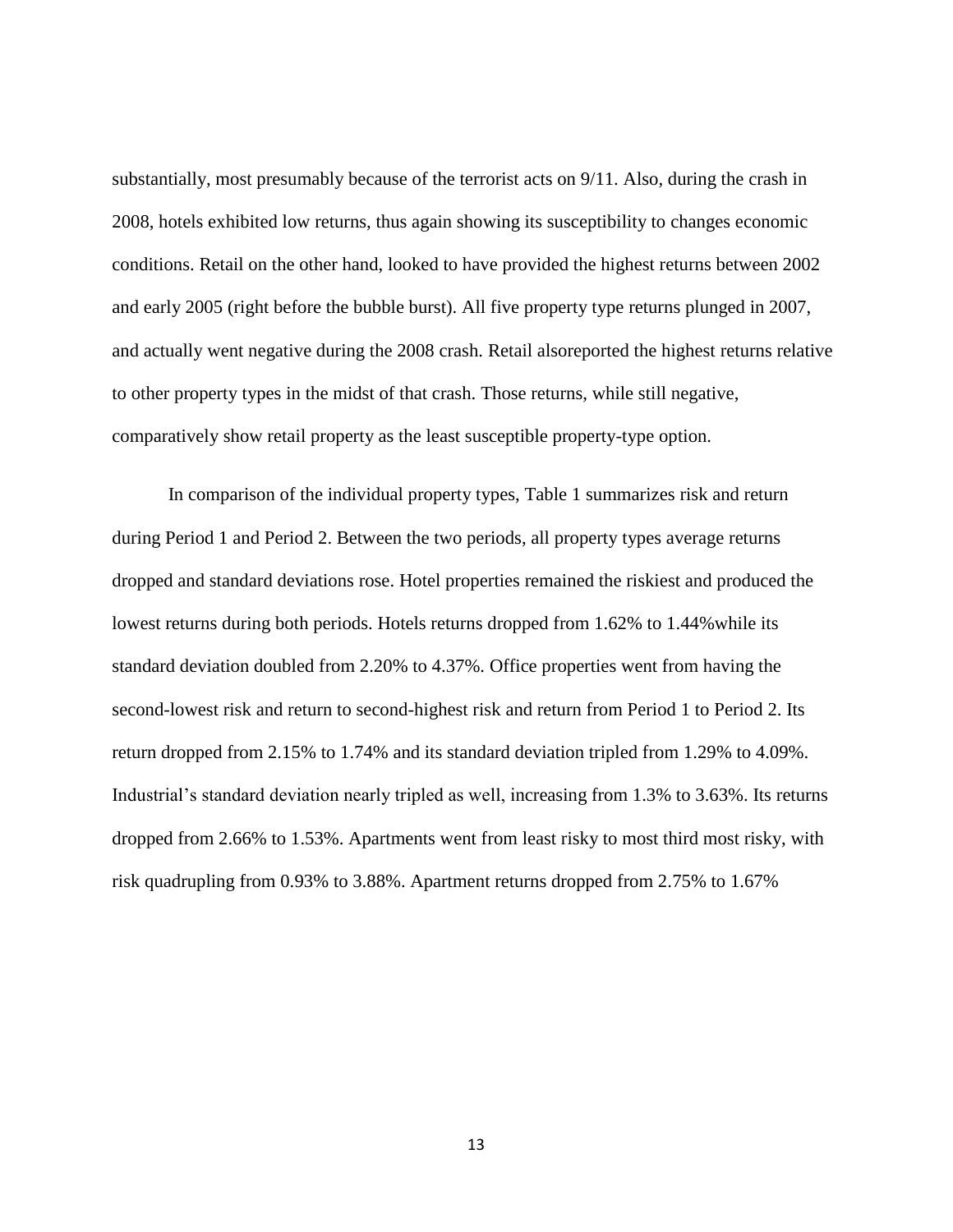|          |                                   | Office | <b>Industrial</b> | Retail | Apartment | Hotel   |
|----------|-----------------------------------|--------|-------------------|--------|-----------|---------|
| Period 1 |                                   |        |                   |        |           |         |
|          | Average quarter-annual return (%) | 2.15   | 2.66              | 3.34   | 2.75      | 1.62    |
|          | Risk (standard deviation) (%)     | 1.29   | 1.30              | 1.74   | 0.93      | 2.20    |
|          | Sharpe Ratio                      | 0.10   | 0.43              | 0.48   | 0.51      | $-0.15$ |
| Period 2 |                                   |        |                   |        |           |         |
|          | Average quarter-annual return (%) | 1.74   | 1.53              | 1.83   | 1.67      | 1.44    |
|          | Risk (standard deviation) (%)     | 4.09   | 3.63              | 2.89   | 3.88      | 4.37    |
|          | <b>Sharpe Ratio</b>               | 0.10   | 0.05              | 0.17   | 0.08      | 0.02    |

**Table 1: Summary of individual property type risk, return and Sharpe ratio (Period 1) & (Period 2)**

Most notably, in both periods, retail held the highest returns, with 3.34% during Period 1 and 1.83% during Period 2. During Period 1, that high return held corresponding risk, making it the second most risky property at 1.74%; however, after the bubble burst, retail not only held the highest return, but became least risky as well with a standard deviation of 2.89%. During Period 1, hotels were the only property to produce a negative Sharpe ratio. Apartments had the highest Sharpe ratio of 0.51, retail and industrial properties had slightly lower ratios, while office properties exhibited a ratio of 0.10. During Period 2, all properties actually produced positive Sharpe ratios. Retail held the highest at 0.17; the others however all had ratios under 0.10. Thus, during Period 2, retail is in terms of risk and return, the optimal property-type investment.

#### Correlation

The elimination of unsystematic risk in an investment portfolio is a key strategy in pursuit of portfolio optimization. By mixing a portfolio with different property types, investors partake in diversification, therefore hedging the portfolio against potential changes in the economic environment.By producing a correlation matrix, investors can determine how linked each property type is to the others, and mix their portfolio assets effectively.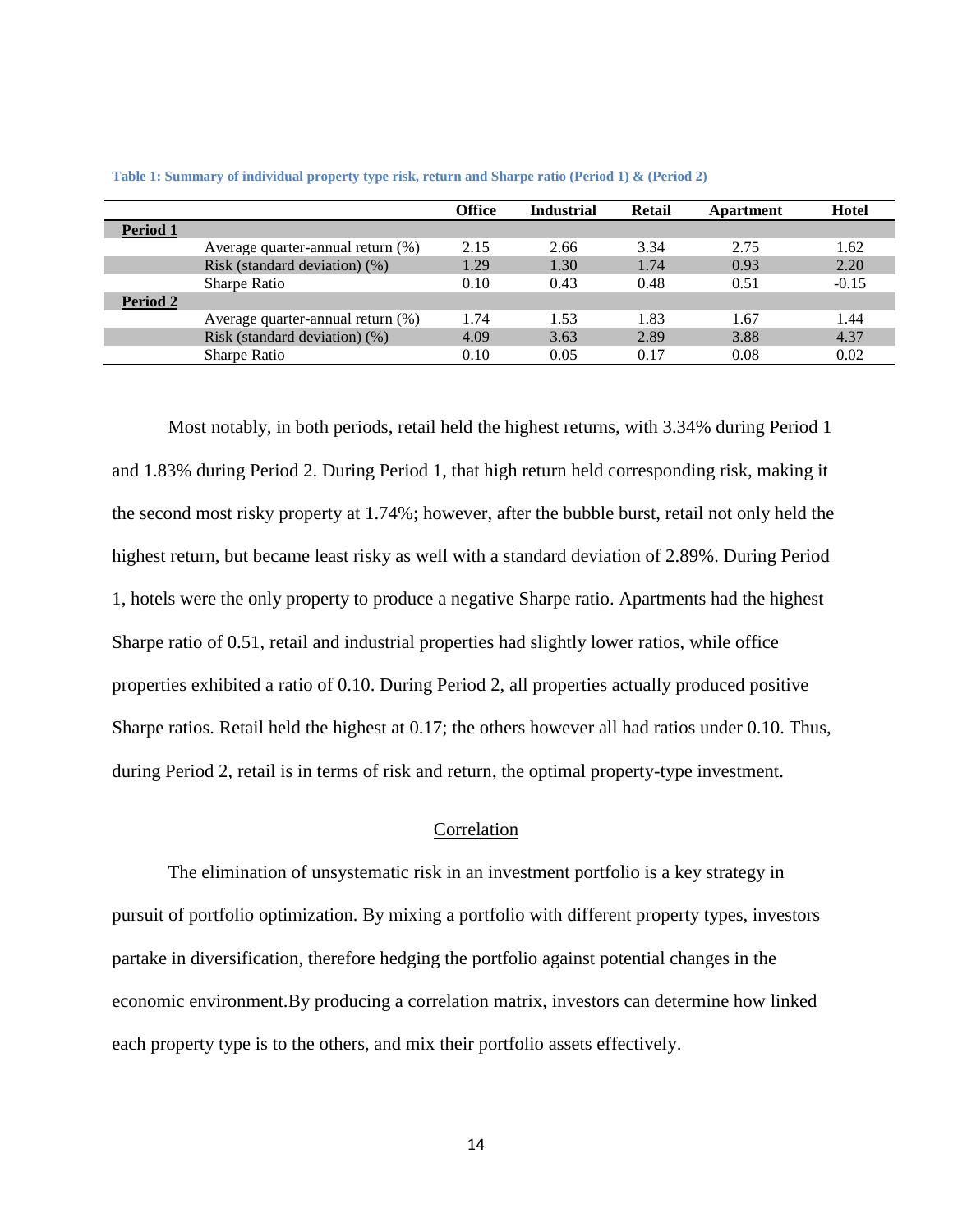Table 2 summarizes the correlations between each of the individual property typesand the S&P 500. During Period 1, among the property types, industrial and retail were least the correlated with acoefficient of 0.17. Interestingly, retail held the lowest correlation coefficient between all of the alternate property types; thus, retail appears to be the most attractive portfolio mixer. Conversely, office properties haveextremely high correlations with industrial properties and apartments; therefore, making it aless attractive mixing prospect.

In relation to all property types, the S&P 500 held the lowest correlations with all property types, except retail. Retail actually held a 0.38 correlation with the S&P 500, making it the least attractive asset partner in terms of diversification benefits in a multi-asset portfolio. Overall, however, the correlation matrix suggests that private real estate as a whole would be a worthwhile diversifier in an overall investment portfolio.

| Period 1           |         |            |        |           |       |         |
|--------------------|---------|------------|--------|-----------|-------|---------|
|                    | Office  | Industrial | Retail | Apartment | Hotel | S&P 500 |
| <b>Office</b>      |         |            |        |           |       |         |
| <b>Industrial</b>  | 0.86    |            |        |           |       |         |
| Retail             | 0.20    | 0.17       | 1      |           |       |         |
| <b>Apartment</b>   | 0.87    | 0.92       | 0.25   |           |       |         |
| Hotel              | 0.52    | 0.59       | 0.41   | 0.58      |       |         |
| <b>S&amp;P 500</b> | $-0.02$ | 0.03       | 0.38   | $-0.04$   | 0.13  |         |
|                    |         |            |        |           |       |         |
| Period 2           |         |            |        |           |       |         |
|                    | Office  | Industrial | Retail | Apartment | Hotel |         |
| <b>Office</b>      |         |            |        |           |       |         |
| <b>Industrial</b>  | 0.98    |            |        |           |       |         |
| <b>Retail</b>      | 0.95    | 0.96       | 1      |           |       |         |
| <b>Apartment</b>   | 0.95    | 0.96       | 0.96   |           |       |         |
| <b>Hotel</b>       | 0.98    | 0.97       | 0.94   | 0.93      |       |         |
| <b>S&amp;P 500</b> | 0.27    | 0.26       | 0.29   | 0.33      | 0.30  |         |

**Table 2: Correlation Matrix (Period 1) & (Period 2)**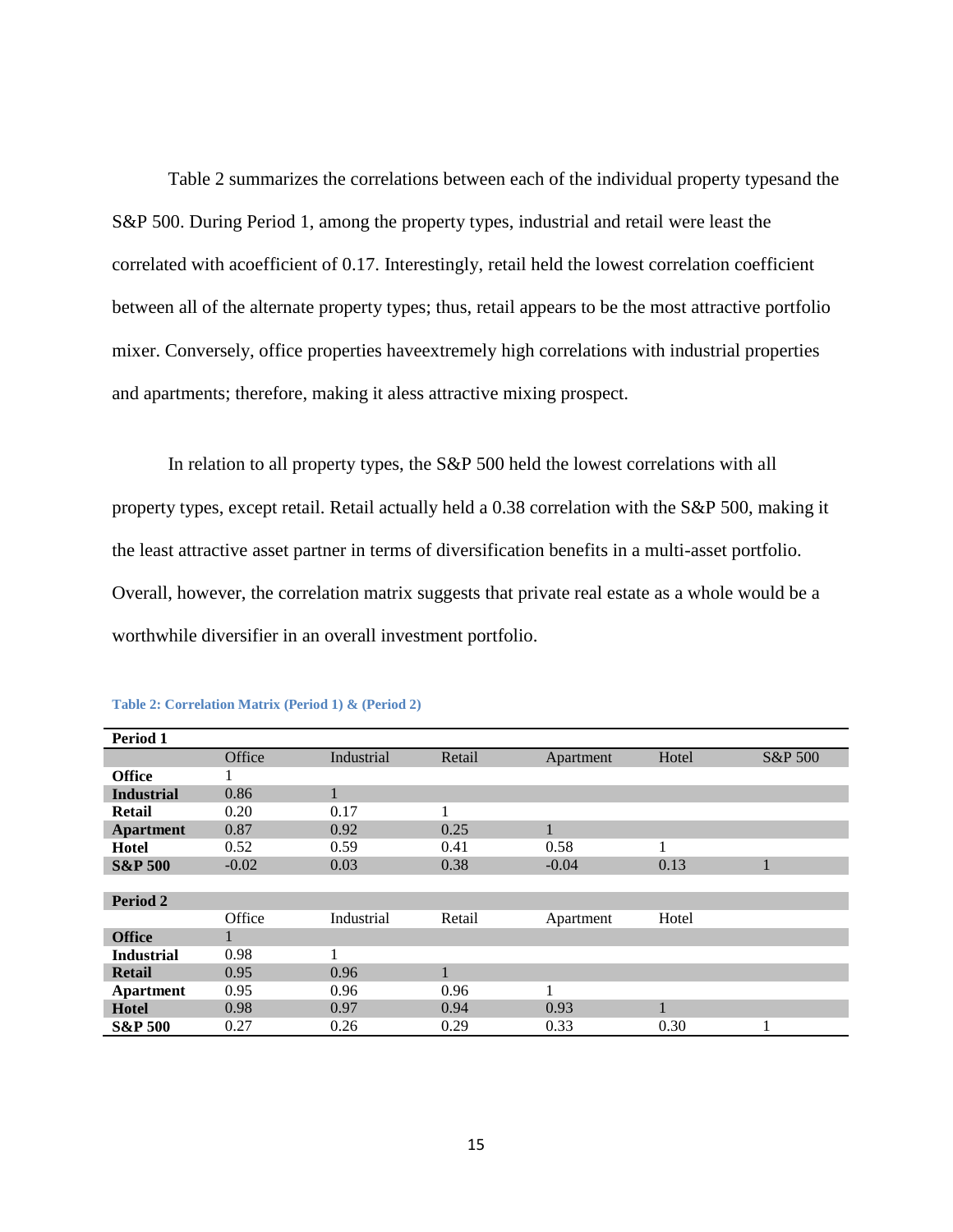The correlation between property types in Period 2 contrasts dramatically from before the housing bubble burst. As shown in Table 2 the correlation coefficients skyrocketed, with many rising 50%. The correlation ratios became so high, in fact, that the lowest ratio(between hotels and apartments) was a shocking 93%. Office properties, as in Period 1, were once again least attractive in terms of diversification benefits, and were 98% correlated with industrial properties and hotels. Overall, judging by the high property correlations rates, it is assumptive that diversification would be less ineffective in Period 2; thus, the criteria in determining the optimal portfolio mix would be primarily based off of risk and return characteristics.

The S&P 500, like Period 1, held a lower correlation in relation to all property types, ranging from 0.27 to 0.33. These results contrast greatly with the correlations among the property types themselves with no individual property type correlation lower than 0.90. Therefore, a portfolio made up of entirely private real estate would not have benefited from diversification during Period 2. However, as in Period 1, private real estate would allow investors the opportunity to benefit from mixing private real estate in a multi-asset portfolio.

#### Efficient Frontier

In modern portfolio theory, investors seek to optimize investment portfolios with variations in their allocation of assets. As previously stated, however, in pursuit of that optimization, one must determine the returns, standard deviation, and correlation between the assets to construct an efficient frontier. In summary, the efficient frontier is a graphical representation of an optimal portfolio of assets that maximizes return for a specific level of risk, or minimizes risk for a target level of return (Petersen & Singh, 2003) The efficient frontier plots

16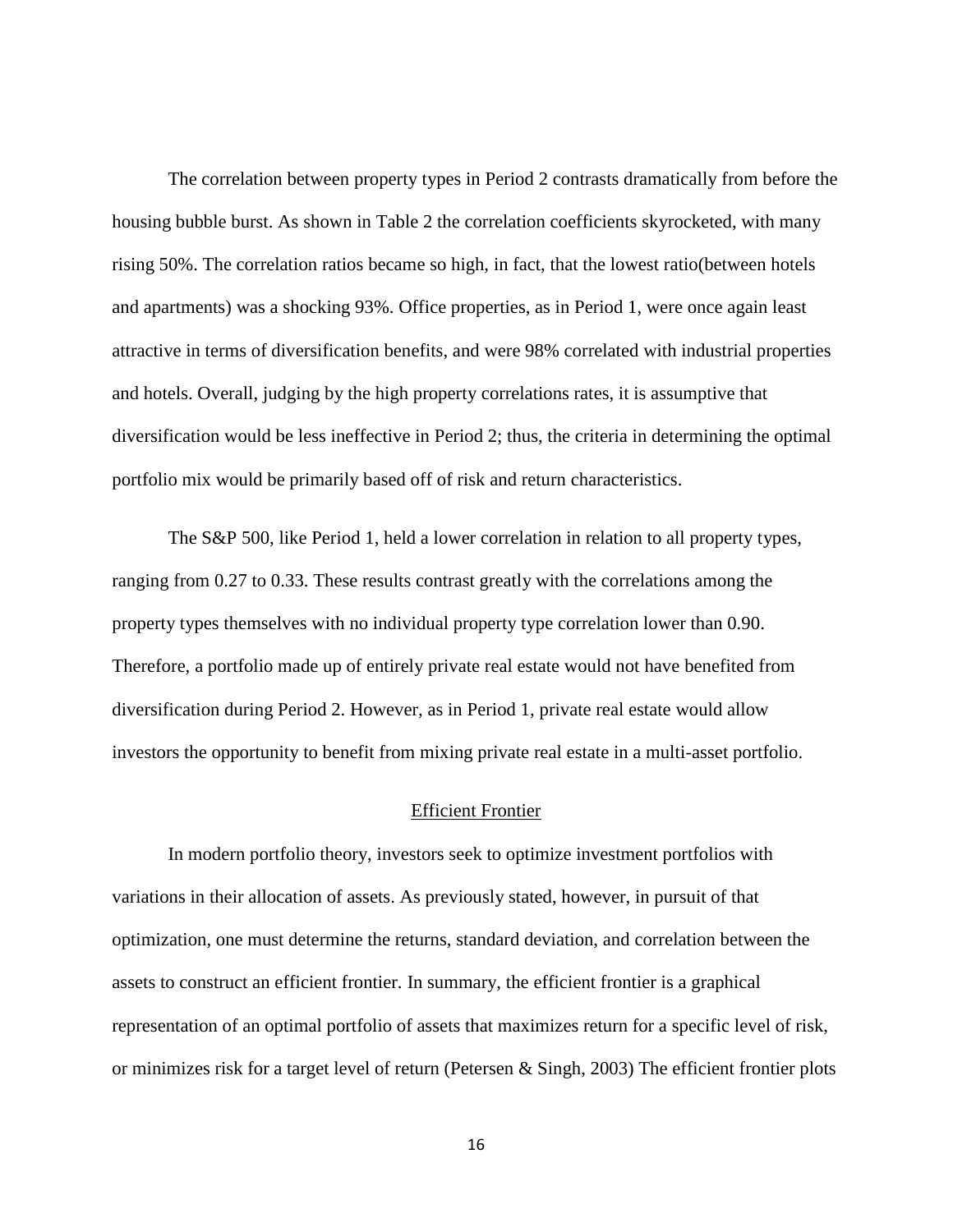the line from minimum risk-low return (bottom left of the graph) to maximum risk-high return (top right of the graph), in an upward sloping curve to the right. At any point on the efficient frontier line, that point directly reflects the optimal weight (or asset allocation) of each asset to attain a target risk and return (Petersen and Singh, 2003).

Figure 2 is the graphical summarization of the comparative time-period's efficient frontiers. At a glance, it is apparent that the risk and return possibilities between the time periods contrast dramatically. Not only does Period 1 hold the potential for higher returns than Period 2, but those returns are less risky as well. Most notably, Period 2's efficient frontier isn't even a line, but a single point; thus, the graph indicates that there is only one optimal strategy after the housing bubble burst. In summarization, Table 3 and Table 4, list the risk and return of the individual plot points on both efficient frontiers.



**Figure 2: Comparative efficient frontiers (Period 1 & Period 2)**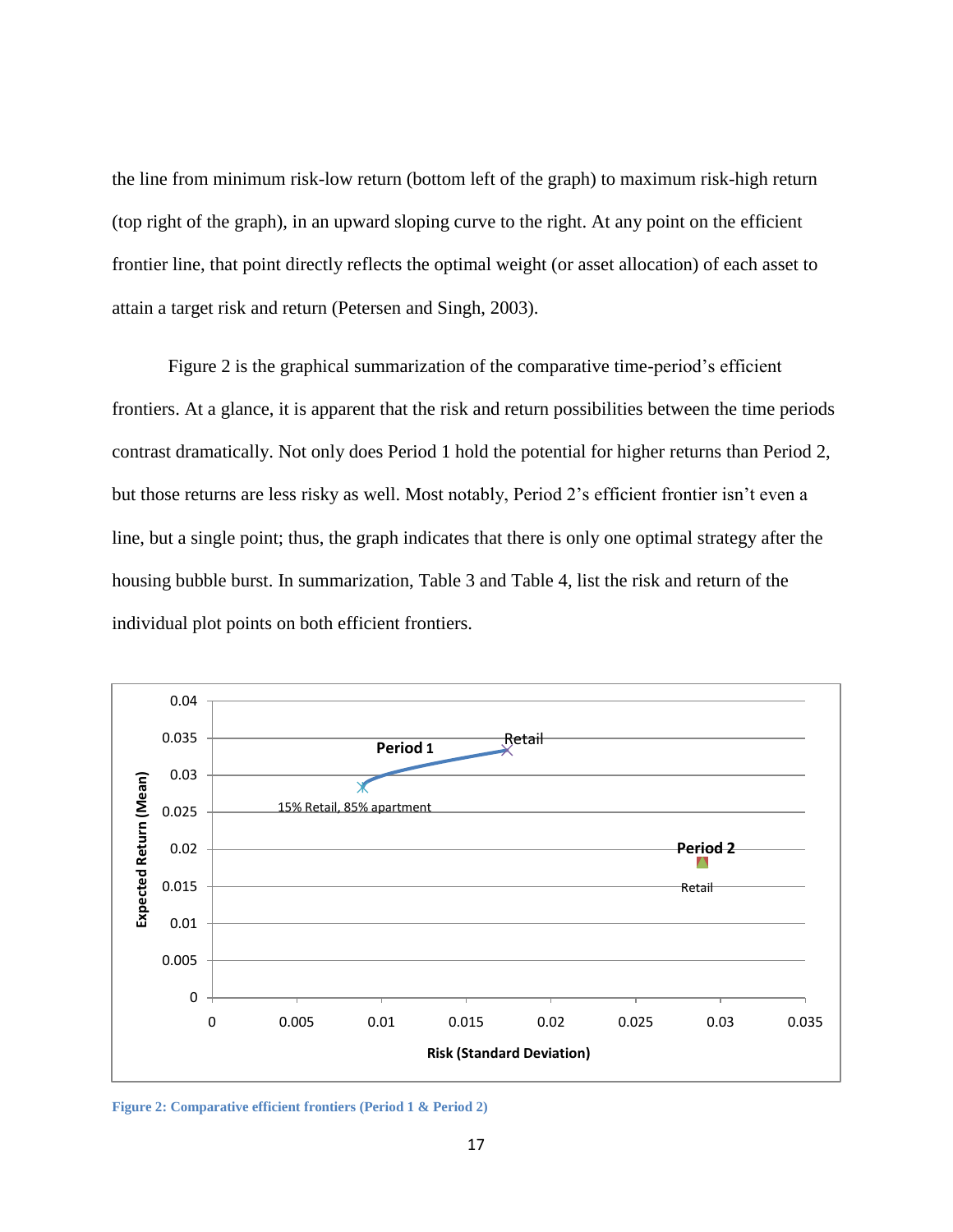#### Risk and Return

As illustrated in Figure 2 and Table 3, during Period 1 the highest risk and return mixture would be to invest 100% in retail, with a risk of 1.74% and return of 3.33%. However, diversification can be a powerful tool in minimizing risk at a target return rate. For example, by investing 90% in retail and 10% in apartments, an investor would trade off 1.8% of return for 8.6% less risk.

Along the efficient frontier, and specifically shown in Table 3, risk-conscious investors can further benefit by investing more in apartments and less in retail as it approaches the minimum variance. The minimum variance is the minimum risk for return an investor can take on in the optimal efficient frontier. In Period 1's case, the minimum variance invests 85% in apartments and only 15% in retail. This mixture provides a risk rate of 0.88% and 2.84%rate of return.

| Office % | Industrial % | Retail %   | Apartment % | Hotel % | Risk | Return |
|----------|--------------|------------|-------------|---------|------|--------|
|          |              | <b>100</b> |             |         | 1.74 | 3.34   |
|          |              | 90         | 10          |         | 1.59 | 3.28   |
|          |              | 80         | 20          |         | 1.44 | 3.22   |
|          |              | 72         | 28          |         | 1.33 | 3.17   |
|          |              | 61         | 39          |         | 1.20 | 3.11   |
|          |              | 51         | 49          |         | 1.09 | 3.05   |
|          |              | 43         | 57          |         | 1.01 | 3.00   |
|          |              | 33         | 67          |         | 0.93 | 2.94   |
|          |              | 24         | 76          |         | 0.90 | 2.89   |
|          |              | 15         | 85          |         | 0.88 | 2.83   |

| Table 3: Allocation weights and risk/return range (Period 1) |  |  |  |
|--------------------------------------------------------------|--|--|--|
|                                                              |  |  |  |

In regards to Period 2, Table 4 indicates that there is only one optimal strategy, 100% allocation in retail for a return of 1.83% and 2.89% risk. However peculiar, this can be explained by Table 1, which shows that retail had the lowest risk and highest return relative to the other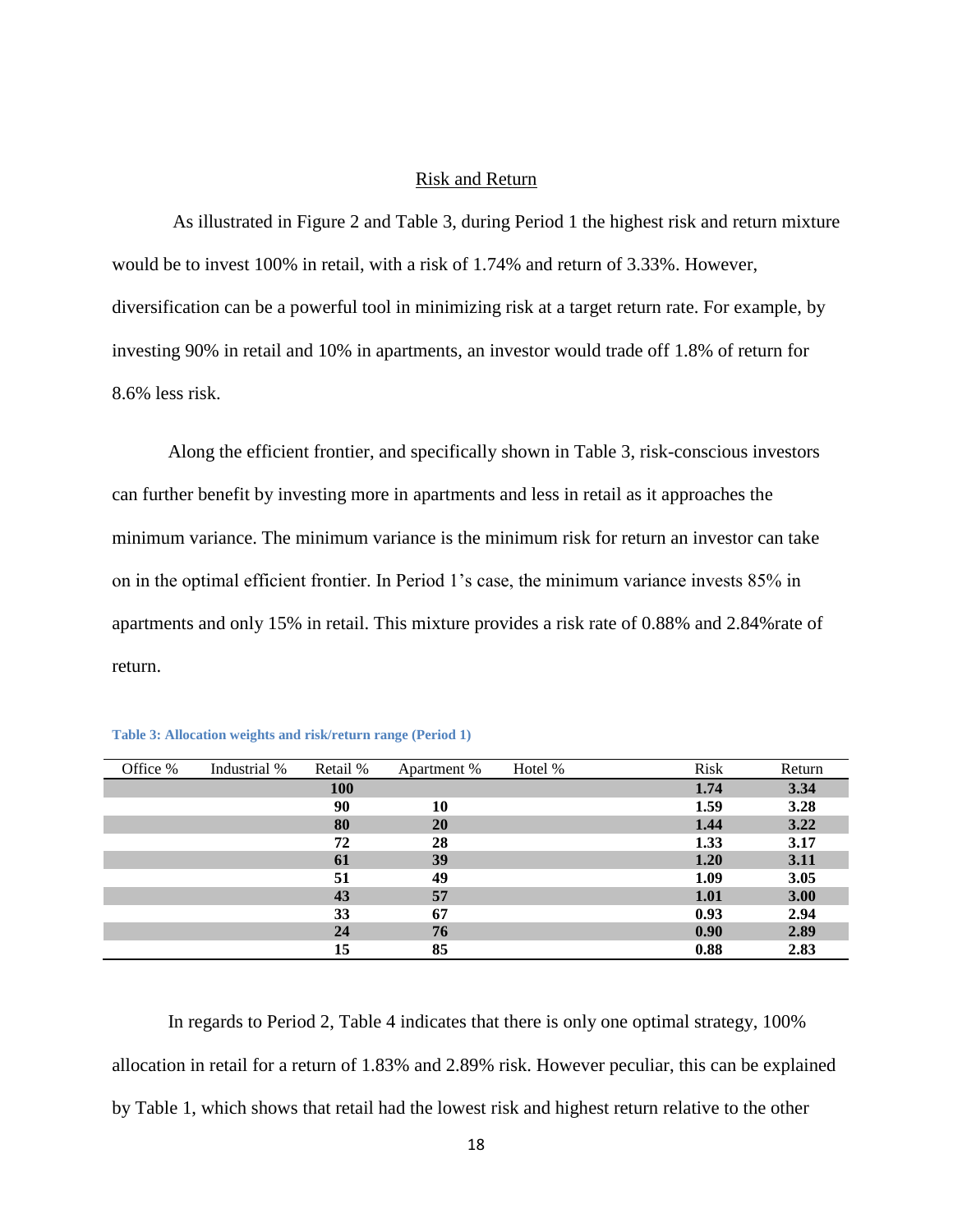property types within the time-period. Also, the high correlations,as shown in Table 2, indicate that during Period 2 there was essentially no benefit in diversifying between the varying property types. Therefore, no combination of mixed property types other than retail could create a more efficient portfolio.

| Table 4: Allocation weights and risk/return range (Period 2) |  |  |
|--------------------------------------------------------------|--|--|
|                                                              |  |  |

|                    | Office % | Industrial % | <b>Retail</b> % | <b>Apartment</b> % | Hotel % | Risk % | Return % |
|--------------------|----------|--------------|-----------------|--------------------|---------|--------|----------|
| 00<br>2.89<br>l.83 |          |              |                 |                    |         |        |          |

#### Alternative Allocation Methods

Further evidence of the efficient frontier's optimization, plotted in Figure 3 and 4 are representation points of 100% allocation to each of the varying property types during both periods. As expected, all alternative points provide inferior returns relative to the efficient frontier. Table 5is a representation of the scenario if 100% was allocated to any specific property type, or equally distributed them across a portfolio during Period 1 and Period 2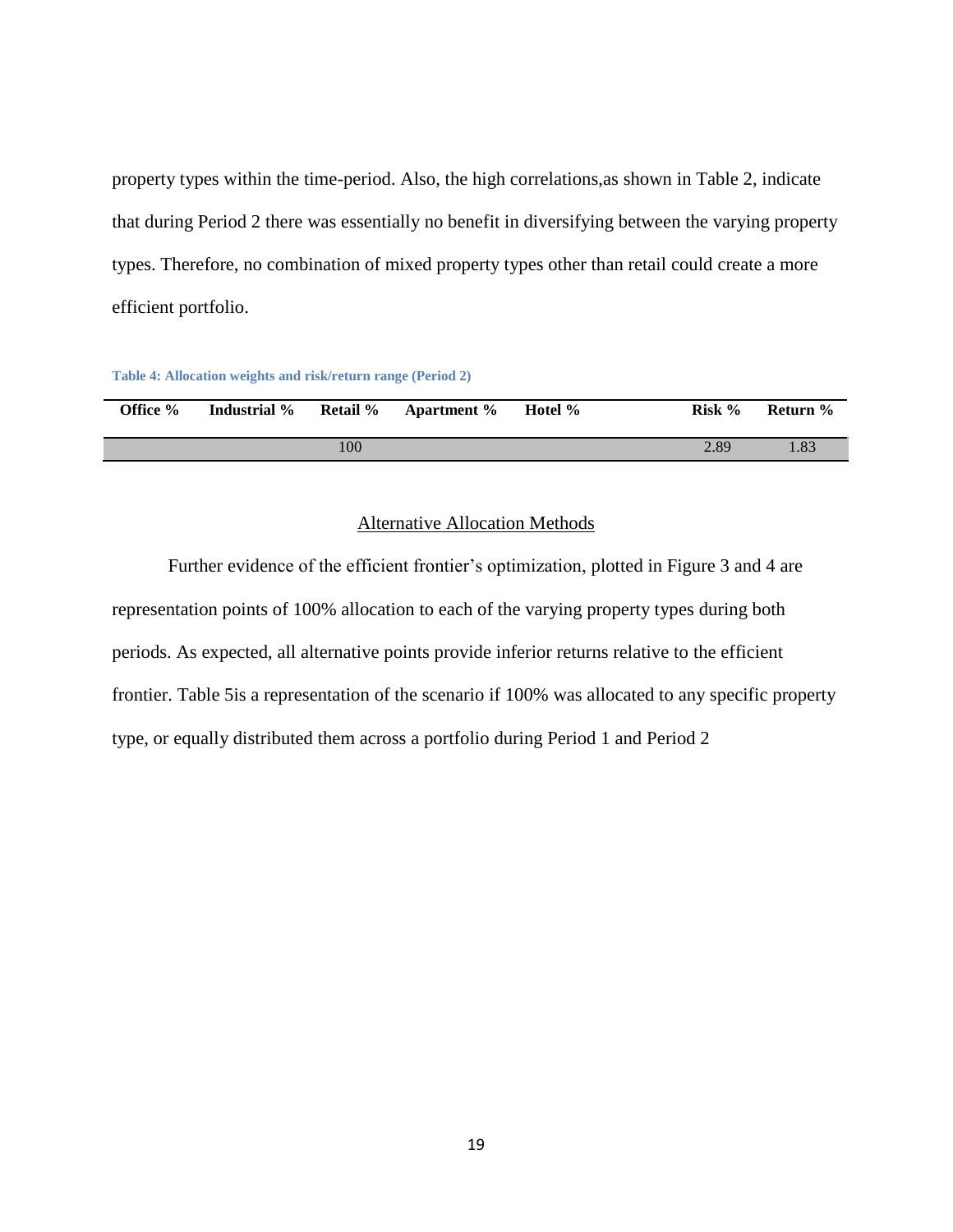

**Figure 3: Efficient frontier & 100% allocation of individual property types & equal weights (Period 1)**



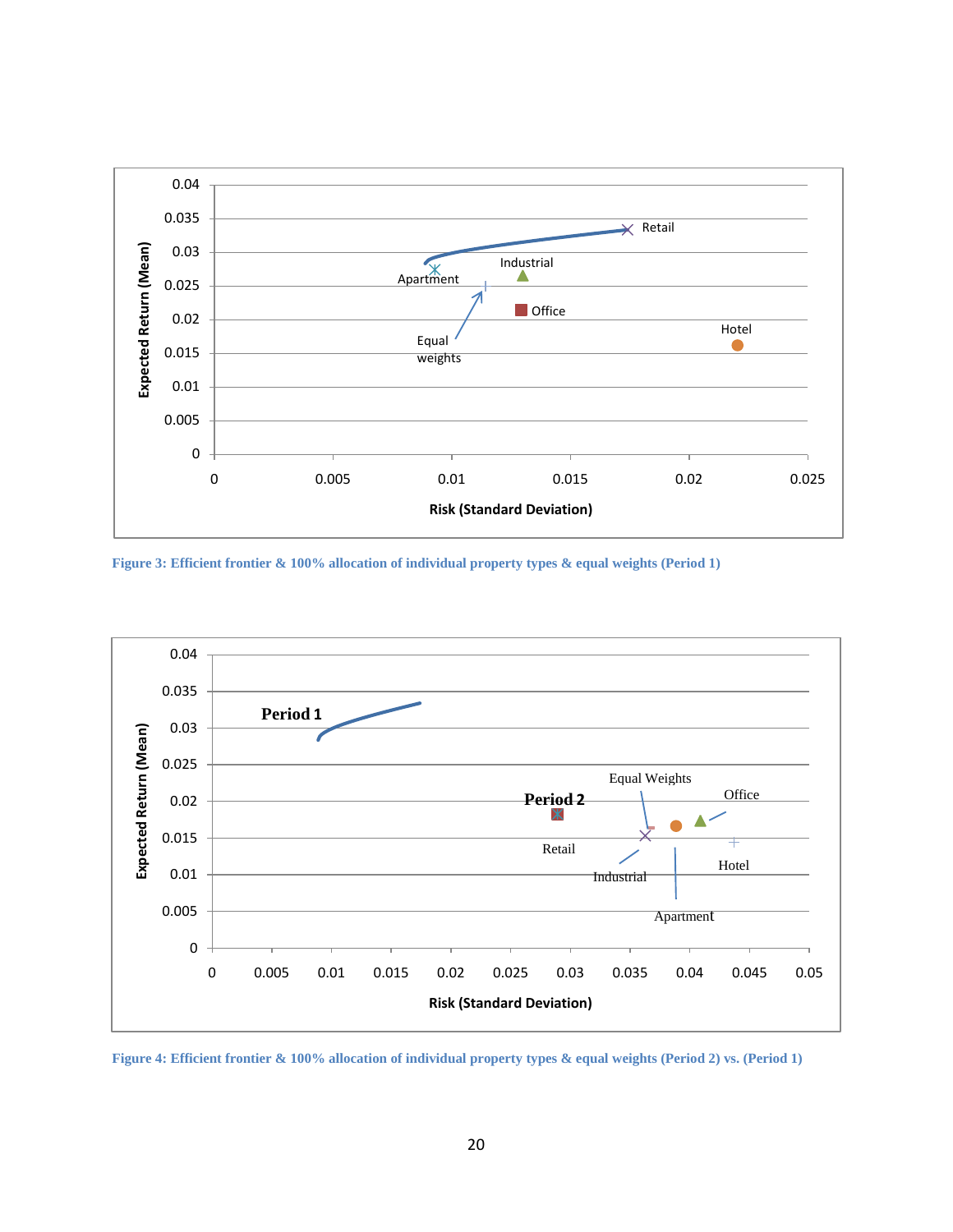During Period 1, excluding retail (which is on the efficient frontier) apartments would be the most attractive alternative. If investing 100% in apartments investors would have received a return of 2.75% at a risk of 0.93%. That point would produce lower returns at a greater risk than the minimum variance point on the efficient frontier. In comparison, during Period 2, with the exception of Period 1's 100% allocation in hotels, at no point in Period 2 does any mixture of property-type portfolio achieve the return of Period 1's efficient frontier or alternative allocation points. Also, every possible return/risk point in Period 2 has a far greater risk than Period 1.

| Period 1             |             |        | Period 2 |        |
|----------------------|-------------|--------|----------|--------|
|                      | <b>Risk</b> | Return | Risk     | Return |
| 100% Office          | 1.29        | 2.15   | 4.09     | 1.74   |
| 100% Industrial      | 1.30        | 2.66   | 3.63     | 1.53   |
| 100% Retail          | 1.74        | 3.34   | 2.89     | 1.83   |
| 100% Apartment       | 0.93        | 2.75   | 3.88     | 1.67   |
| 100% Hotel           | 2.20        | 1.62   | 4.37     | 1.44   |
| <b>Equal Weights</b> | 1.14        | 2.50   | 3.66     | 1.64   |

**Table 5: Alternative Portfolios (Period 1) & (Period 2)**

As illustrated above, at no point on Period 2's efficient frontier could investors achieve the risk/return provided on Period 1's efficient frontier. Period 1's maximum return has a risk over one percent lower than Period 2's optimal portfolio and Period 1's minimum variance return equals Period 2's maximum return, but at lower risk. Also, note that Period 1's lowest return risk is also two percent lower than Period 2's maximum return/risk. To examine this further, Period 2 was split into sub-periods to analyze more in-depth the cause of Period 2's inferior risk/returns to Period 1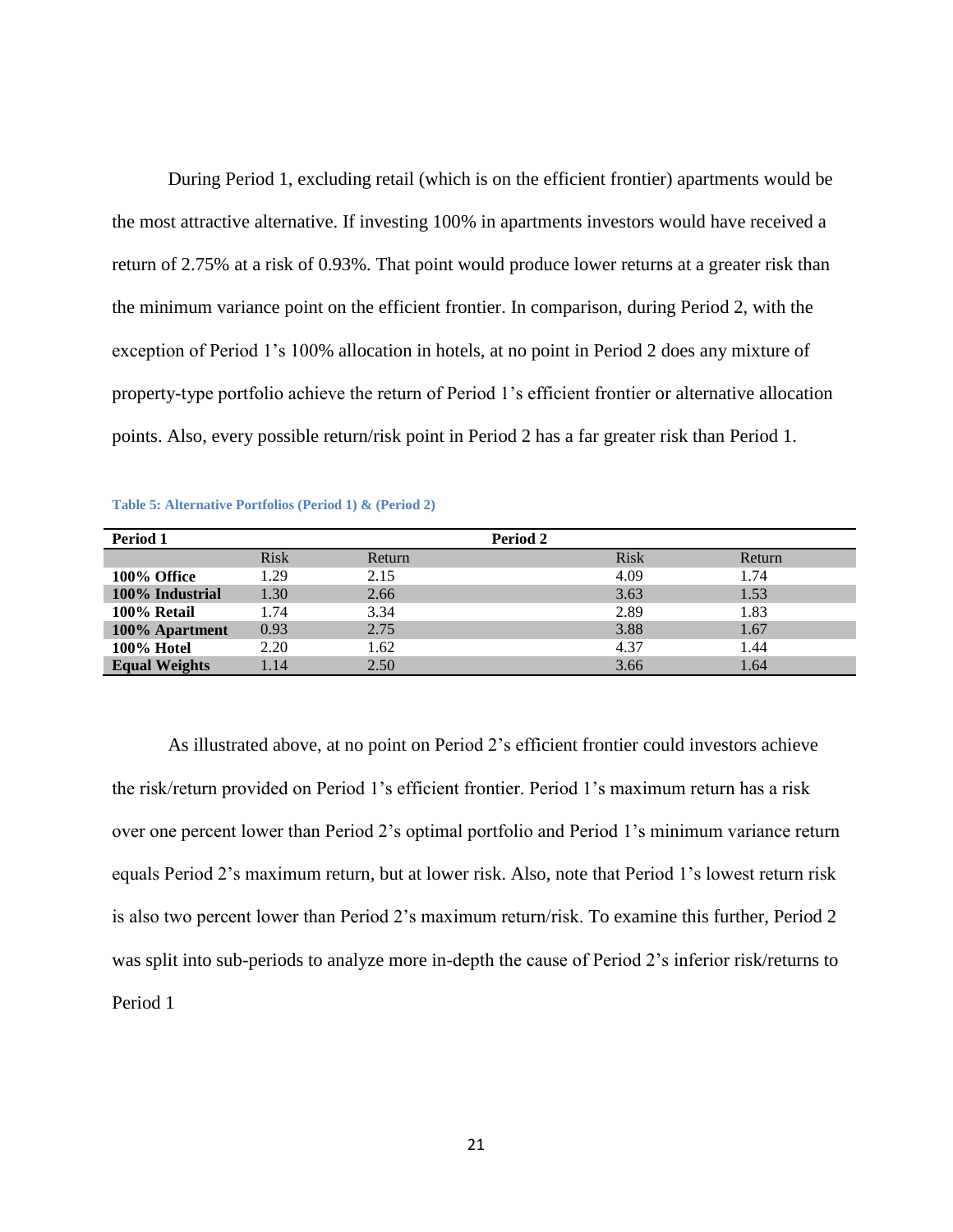#### Period 2: Sub-Periods

By splittingPeriod 2 into sub-periods based on key events during the time-frame, it allows investors a more insightful look at the cause of Period 2's high risk/low returns. As such, Period 2-1 illustrates risk and returns from 2005 Q2 to 2007 Q1; thus, from when the housing bubble burst to the sub-prime mortgage market collapse. Period 2-2 ranges from the sub-prime market crash to the 2008 Q3 crash while Period 2-3 is split between the 2008 crash and 2009 Q4. Lastly, Period 2-4 ranges from 2010 Q1 to 2012 Q2. Also, Figure 3 is a graphical representation comparing Period 1, Period 2 and its encompassing sub-periods.



**Figure 5: Efficient frontiers (Period 1, Period 2 & Period 2 sub-set periods)**

In regards to Figure 3, Period 2-1 saw the greatest potential returns. During Period 2-2 the sub-prime mortgage market collapsed and the market saw a dramatic drop in returns.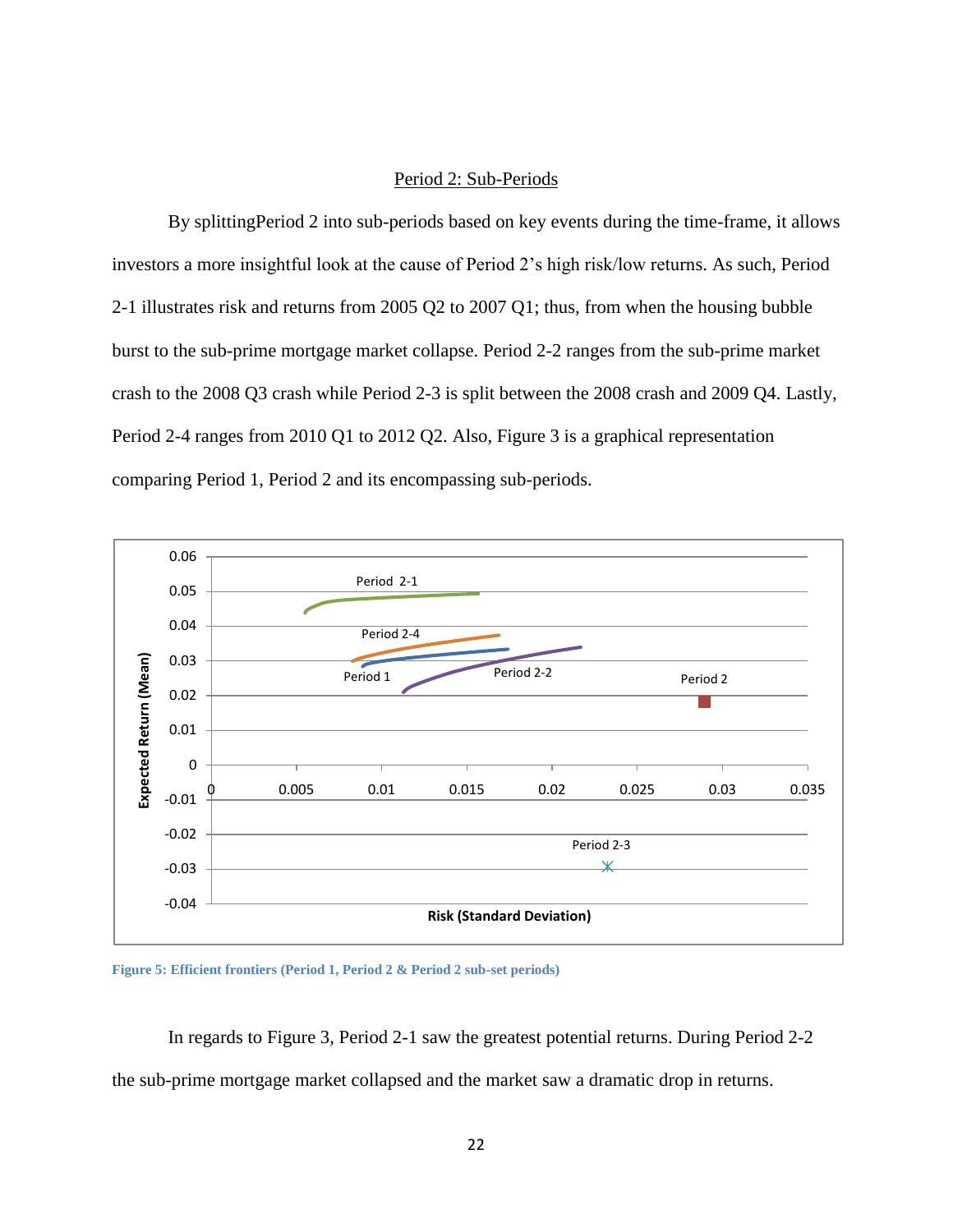Thedrop continued into Period 2-3,and properties began producing negative returns as the stock market crashed in 2008. However, in Period 2-4 the returns went positive once again, and are even higher than Period 1, indicatingthat the market is recovering.

|            |                                   | <b>Office</b> | <b>Industrial</b> | Retail  | Apartment | Hotel   |
|------------|-----------------------------------|---------------|-------------------|---------|-----------|---------|
| Period 2-1 |                                   |               |                   |         |           |         |
|            | Average quarter-annual return (%) | 4.67          | 4.02              | 3.68    | 3.86      | 4.94    |
|            | Risk (standard deviation) (%)     | 0.68          | 0.75              | 1.07    | 1.01      | 1.57    |
|            | Sharpe Ratio                      | 1.39          | 0.62              | 0.20    | 0.33      | 1.03    |
| Period 2-2 |                                   |               |                   |         |           |         |
|            | Average quarter-annual return (%) | 3.40          | 2.67              | 2.37    | 1.92      | 3.04    |
|            | Risk (standard deviation) (%)     | 2.17          | 1.65              | 1.34    | 1.22      | 2.03    |
|            | Sharpe Ratio                      | 0.82          | 0.28              | $-0.11$ | $-1.93$   | 0.56    |
| Period 2-3 |                                   |               |                   |         |           |         |
|            | Average quarter-annual return (%) | $-5.02$       | $-4.52$           | $-2.92$ | $-4.57$   | $-5.51$ |
|            | Risk (standard deviation) (%)     | 3.44          | 3.01              | 2.32    | 3.46      | 3.85    |
|            | Sharpe Ratio                      | $-1.65$       | $-1.74$           | $-1.51$ | $-1.49$   | $-1.61$ |
| Period 2-4 |                                   |               |                   |         |           |         |
|            | Average quarter-annual return (%) | 2.91          | 2.86              | 3.11    | 3.74      | 2.37    |
|            | Risk (standard deviation) (%)     | 0.99          | 0.99              | 0.93    | 1.69      | 1.22    |
|            | <b>Sharpe Ratio</b>               | 2.88          | 2.78              | 3.27    | 2.19      | 1.89    |

**Table 6: Summary of individual property type risk, return and Sharpe ratio (Period 2-1;2-2;2-3;2-4)**

In analyzing the sub-periods more closely, Table 6 provides a more insightful demonstration of the individual property type returns and risks. It becomes obvious that from Period 2-1 to Period 2-2 returns between all properties began dropping; however, in Period 2-3 all five properties produced deeply negative returns. After 2009, into Period 2-4, returns all become positive once again.

#### Period 2-1

Table 7 shows that during Period 2-1, the minimum risk for return was to invest 56% of a portfolio in office property, 1% in retail, and 43% in industrial property for a 4.39% return and0.52% of risk. Interestingly, during Period 2-1, hotels offered the highest potential return on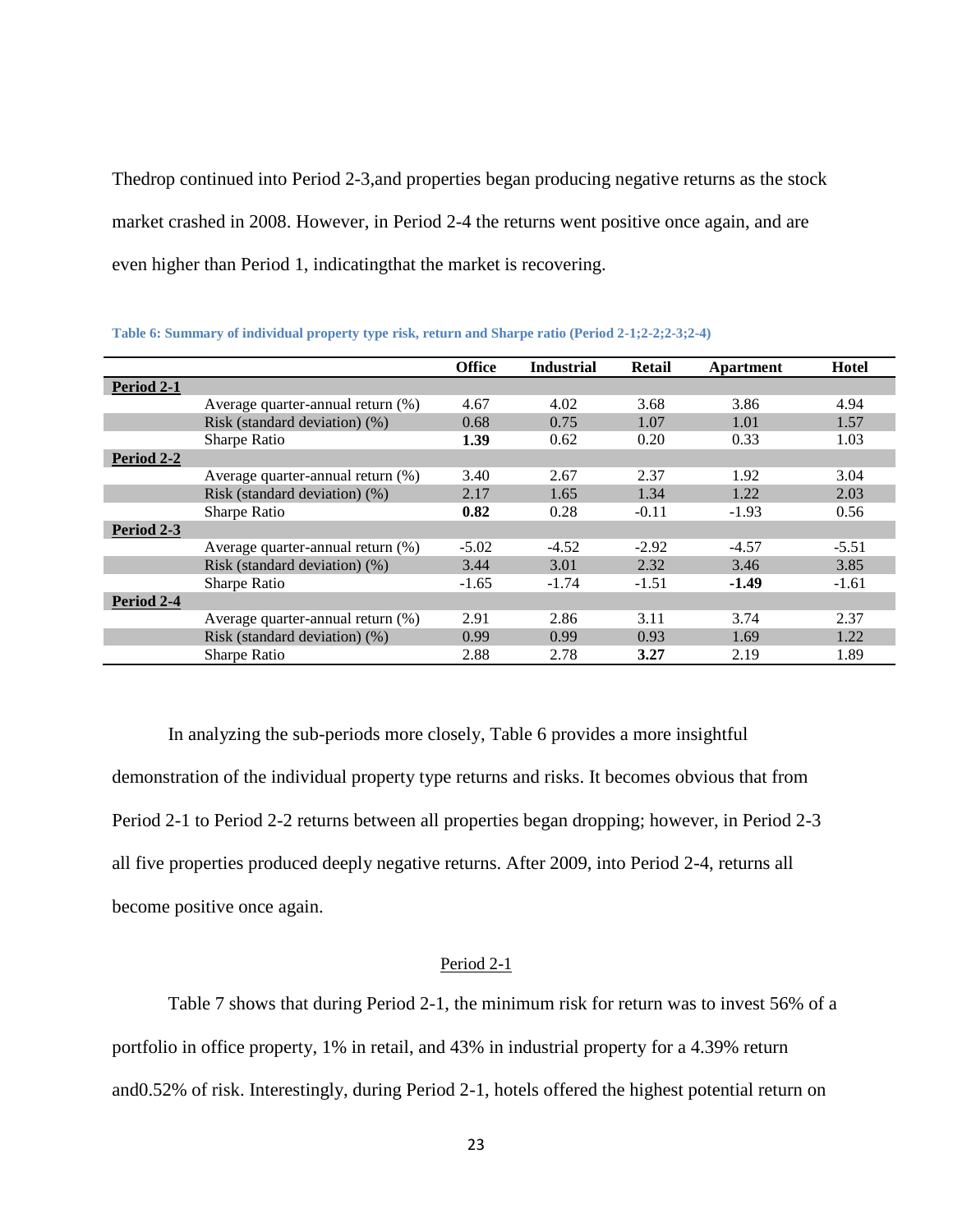the efficiency frontier, which contrasted starkly with hotels' overall average returns in Period 1 and 2, where hotels actually produced the weakest returns as shown in Table 1. That being said, investors could invest 100% in hotels for 4.93% return and 1.45% risk.However, by investing in office property, investors could achieve a Sharpe ratio of 1.39, compared with hotel's ratio of 1.03. Conversely, retail properties only offered a Sharpe ratio of 0.20, the lowest among the varying property types.

| Office % | Industrial % | Retail % | Apartment % | Hotel %    | <b>Risk</b> | Return |
|----------|--------------|----------|-------------|------------|-------------|--------|
|          |              |          |             | <b>100</b> | 1.57        | 4.94   |
| 26       |              |          |             | 74         | 1.23        | 4.87   |
| 48       |              |          |             | 52         | 0.97        | 4.81   |
| 71       |              |          |             | 29         | 0.77        | 4.75   |
| 89       | $\mathbf{2}$ |          |             | 9          | 0.67        | 4.68   |
| 84       | 10           |          |             | 6          | 0.63        | 4.62   |
| 79       | 18           |          |             | 3          | 0.60        | 4.56   |
| 74       | 26           |          |             |            | 0.57        | 4.50   |
| 63       | 37           |          |             |            | 0.55        | 4.43   |
| 56       | 43           |          |             |            | 0.55        | 4.38   |

**Table 7: Allocation weights and risk/return range (Period 2-1)**

#### Period 2-2

In comparison, Period 2-2 had a far lower efficient frontier, and at no point could an investor potentially achieve the same returns as Period 2-1. For risk-adverse investors, Table 8indicates that with 39% allocated to retail and 61% in apartment properties, the minimum variance portfolio offers 2.09% return at 1.12% risk. Office properties during Period 2-2 alone were the leader in terms of potential returns; however, not entirely optimal. Office properties high return came with high risk. That maximum return of 3.40% was accompanied by 2.16% of risk; however, that combination produced the highest Sharpe ratio among the property types with 0.82. Like Period 2-1, hotels again offered the second highest Sharpe ratio at 0.56, and industrial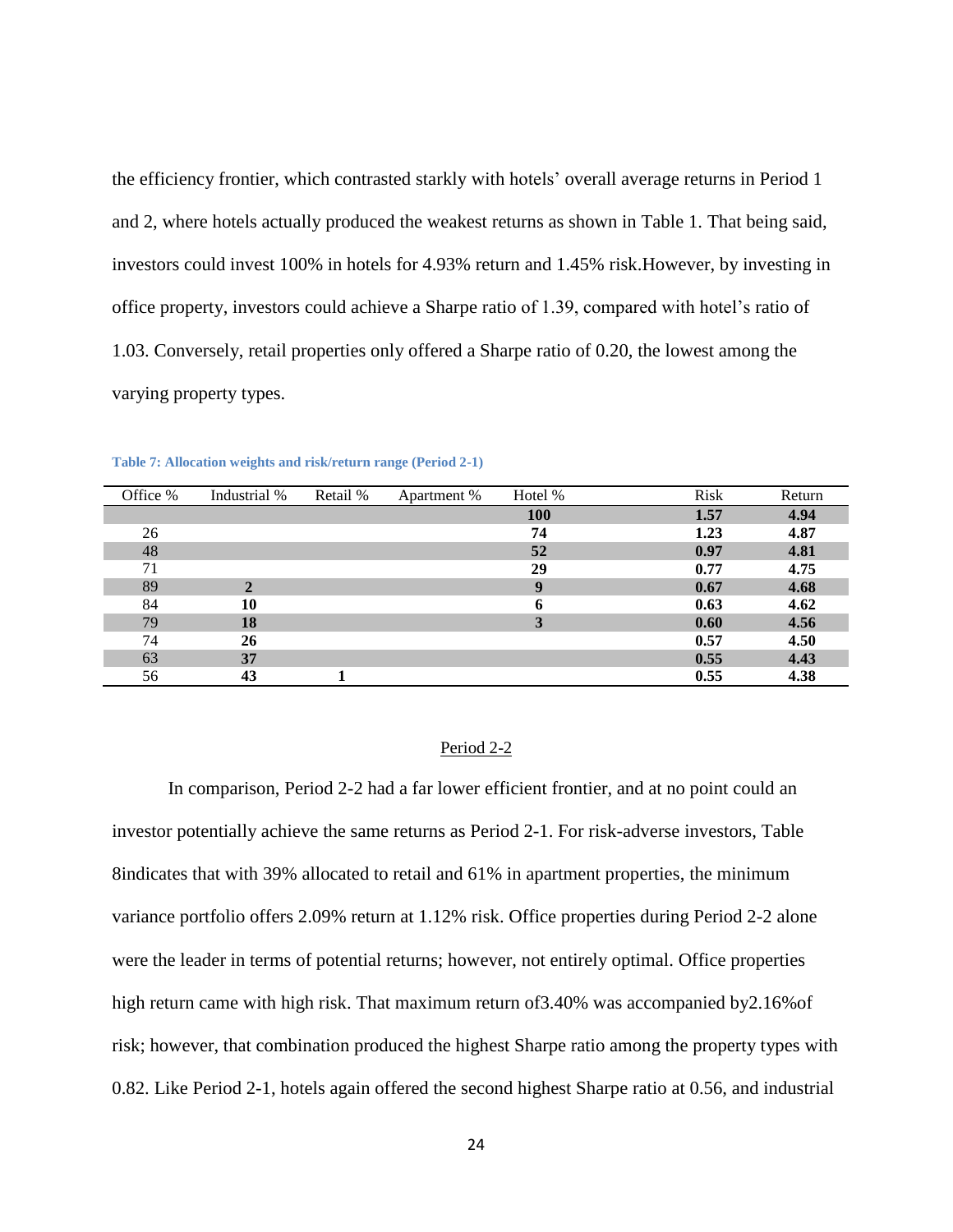properties also offered a positive, yet lower Sharpe ratio. Retail and apartments, however, both conversely produced negative Sharpe ratios.In all, Period 2-2's maximum return is over 1 ½ percent lower than Period 2-1's minimum variance point, further evidence of lowering returns.

| Office % | Industrial % | Retail % | Apartment % | Hotel % | <b>Risk</b> | Return |
|----------|--------------|----------|-------------|---------|-------------|--------|
| 100      |              |          |             |         | 2.17        | 3.40   |
| 74       |              | 8        |             | 17      | 1.98        | 3.25   |
| 61       | 7            | 19       |             | 12      | 1.81        | 3.10   |
| 48       | 14           | 30       |             | 8       | 1.66        | 2.96   |
| 35       | 20           | 42       |             | 3       | 1.52        | 2.81   |
| 21       | 26           | 53       |             |         | 1.41        | 2.67   |
| 10       | 26           | 55       | 8           |         | 1.31        | 2.52   |
| 3        | 23           | 54       | 20          |         | 1.23        | 2.38   |
|          | 11           | 50       | 39          |         | 1.16        | 2.23   |
|          |              | 39       | 61          |         | 1.12        | 2.09   |

**Table 8: Allocation weights and risk/return range (Period 2-2)**

That being said, even though the housing bubble essentially burst in the summer of 2005, it doesn't appear that the market recognized its inefficiencies until the sub-prime mortgage market crashed in 2007. After that, as proved by Period 2-2's returns/risk, it appears that the collapse of the sub-prime mortgage market was the key event/indicator leading to the significant reduction in Period 2's returns.

**Table 9: Allocation weights and risk/return range (Period 2-3)**

| Office % | <b>Industrial</b> % |     | <b>Retail %</b> Apartment % | Hotel % | Risk % | Return % |
|----------|---------------------|-----|-----------------------------|---------|--------|----------|
|          |                     | 100 |                             |         | 22     | $-2.92$  |

#### Period 2-3

During Period 2-3, as seen in Table 6, all five individual property returns produced negative returns. Table 9specifically indicates that Period 2-3's efficient frontier is only made up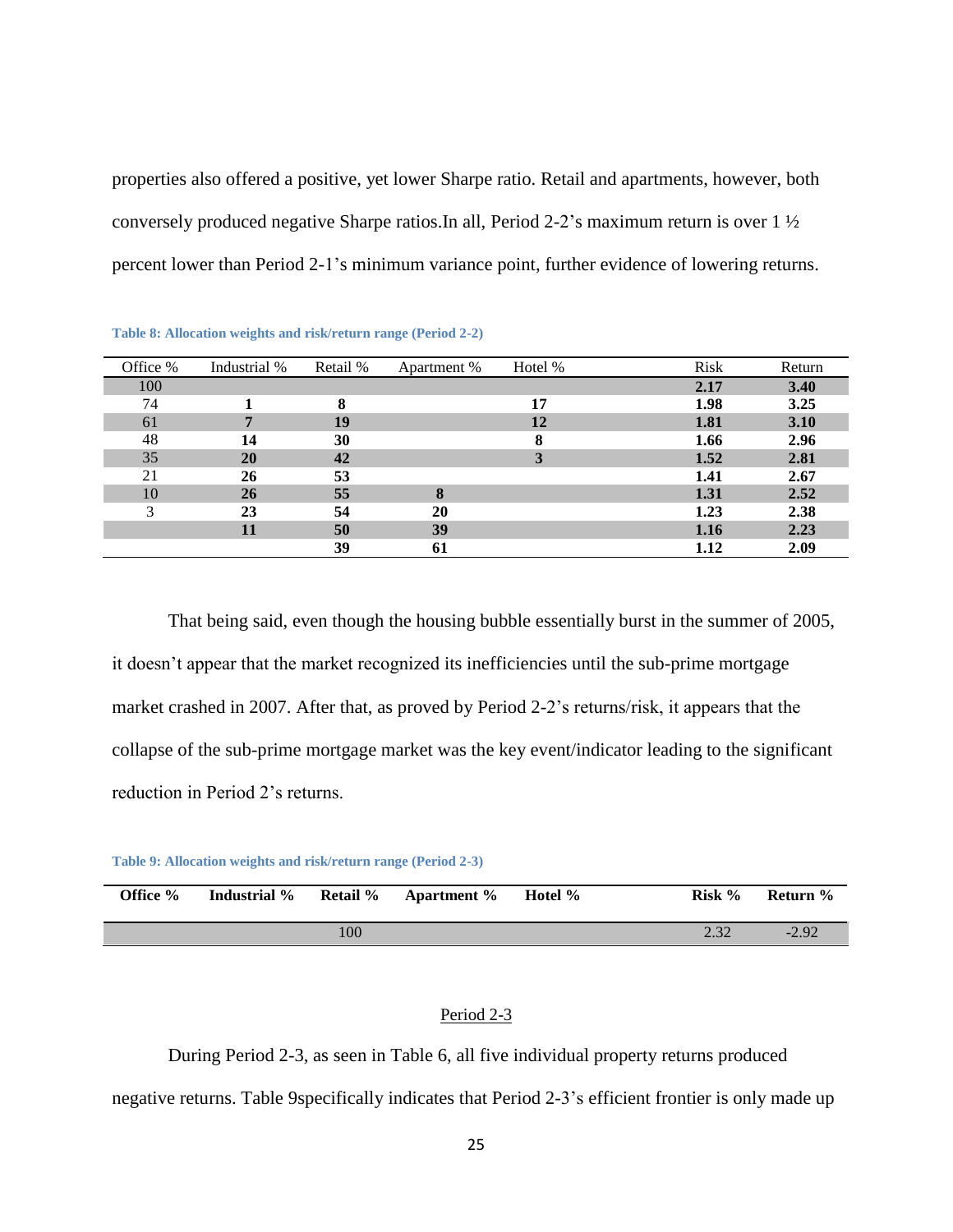of one point, 100 percent invested in retail. However, even as the optimal property investment choice, retail produced a staggeringly low return of -2.92%and 2.32%of risk.Table 6 offers an explanation, since retail had the least negative returns and the lowest risk among the comparable property types in Period 2-3. These results coincide with Table 1, which suggested that during the overall Period 2 time-frame, retail also held the highest return and lowest risk as well.

All property types, including retail, had substantially negative Sharpe ratios during Period 2-3; however, contrary to Period 2-2, retail actually produced the most attractive Sharpe ratio among the varying property types at-1.51. Furthermore, as opposed to preceding periods there was little deviation between the individual property types, with industrial properties offering the lowest Sharpe ratio of -1.74. Overall, during Period 2-3, investors would optimally have avoided investing in commercial Real Estate all together.

The overall negative returns in Period 2-3, as indicated in Figure 6 and Table 9, were produced in the midst of the stock market crash.For that reason, Period 2-3's negative returns presumably were the cause of Period 2's one-point efficiency frontier.

| Office % | Industrial % | Retail % | Apartment %        | Hotel % | <b>Risk</b> | Return |
|----------|--------------|----------|--------------------|---------|-------------|--------|
|          |              |          | <b>100</b>         |         | 1.69        | 3.74   |
|          |              | 14       | 86                 |         | 1.55        | 3.65   |
|          |              | 27       | 73                 |         | 1.42        | 3.57   |
|          |              | 41       | 59                 |         | 1.29        | 3.48   |
|          |              | 53       | 47                 |         | 1.19        | 3.40   |
|          | ∍            | 64       | 35                 |         | 1.09        | 3.32   |
|          | 10           | 65       | 25                 |         | 1.01        | 2.24   |
| 9        | 11           | 66       | 14                 |         | 0.93        | 3.15   |
| 19       | 10           | 67       | $\overline{\bf 4}$ |         | 0.87        | 3.07   |
| 25       | 25           | 50       |                    |         | 0.82        | 2.99   |

**Table 10: Allocation weights and risk/return range (Period 2-4)**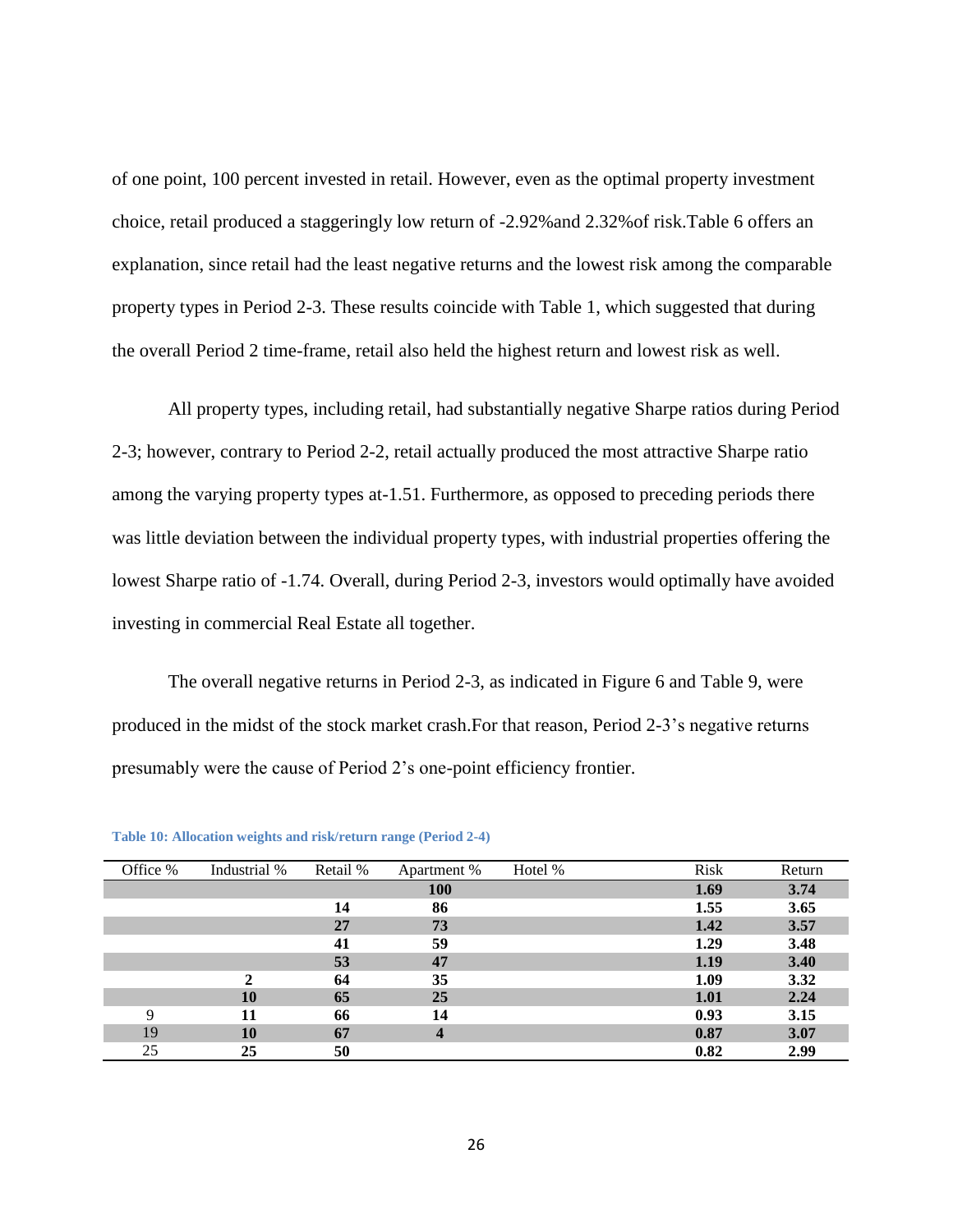#### Period 2-4

As shown in Table 10, all five property types in Period 2-4, contrary to Period 2-3 produced positive returns. Risk-adverse investors could achieve low risk by investing 25% in office and industrial properties each, and 50% in retail. That combination would allow investors a 2.99% return for 0.82% of risk. Risk-taking investors, however, could invest solely in apartments for a 3.74% return for 1.69% of risk. Most striking, as noted above, is that Period 2-4 actually produces superior returns relative to Period 1, as shown in Figure 3.

Also, contrary to the other Period 2 sub-periods, all five property types in Period 2-4 produced positive Sharpe coefficients. Retail offered the highestSharpe ratio of 3.27, while hotels offered the lowest at 1.90. Those ratios aresignificantly higher than the proceeding Period 2 sub-periods, Period 2, and even Period 1. Property values fell so low during the 2008 crash that as property values rise once again, returns do as well. Therefore, in terms of risk/return tradeoffs, Real Estate has since 2010 has become a more attractive investment than any time in the past decade.

#### Summary

Between the four Period 2 sub-set periods, there is overwhelming evidence of economic cycle volatility. In Period 2-1, from when the housing bubble burst to the sub-prime mortgage market crash, hotel properties held the highest potential returns; yet, judging by risk/return tradeoff, office properties were most attractive; yet, after the sub-prime market collapse in 2007, office properties held the highest Sharpe ratio and produced the highest returns. Conversely, hotel properties at their peak contribution only made up 17% of the Period 2-2 optimal portfolio. In Period 2-3 when the stock market collapsed, all property types produced negative returns, but

27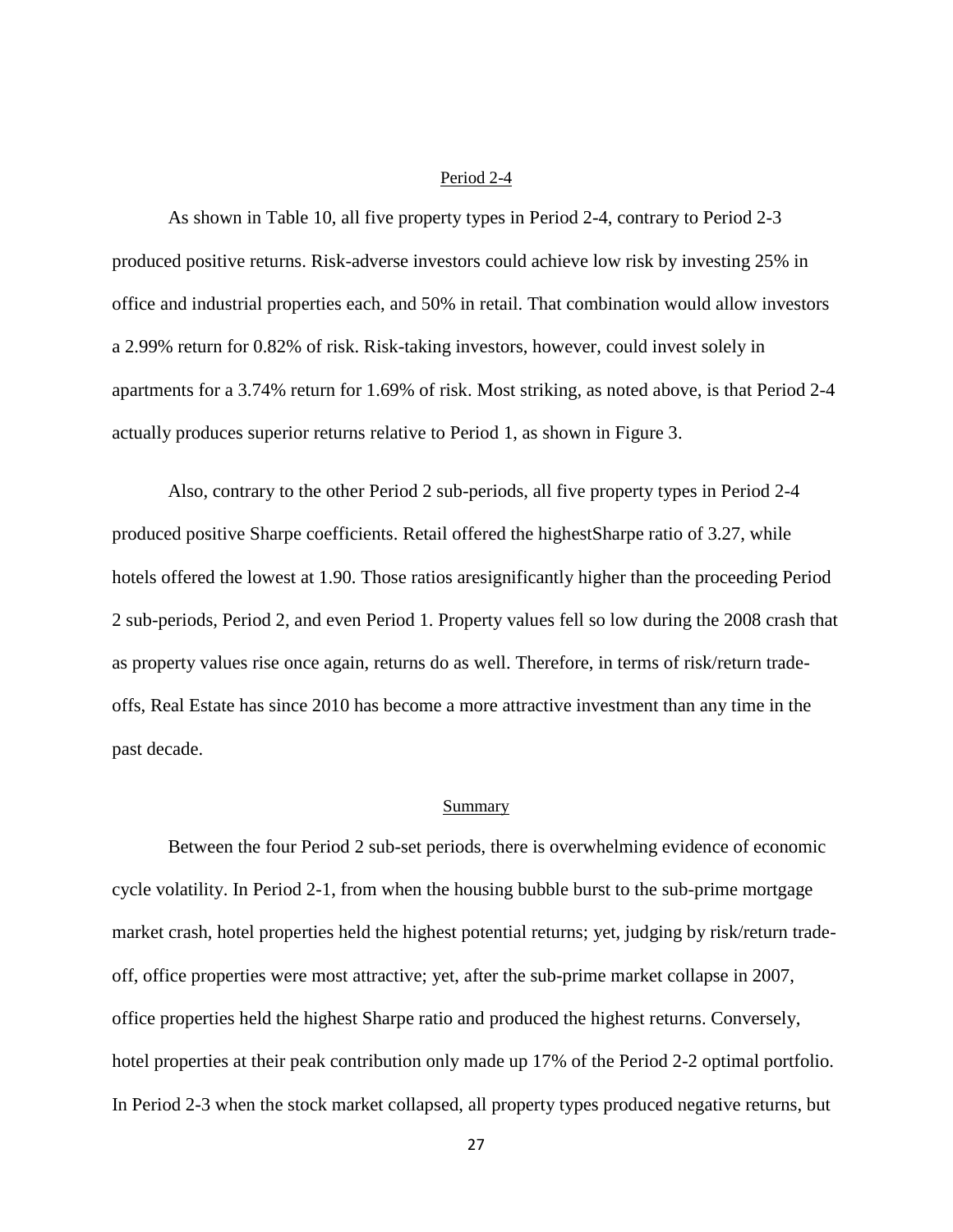retail was the comparable best.Period 2-4 conversely offers diversification benefits, and shows positive movements in regards to returns.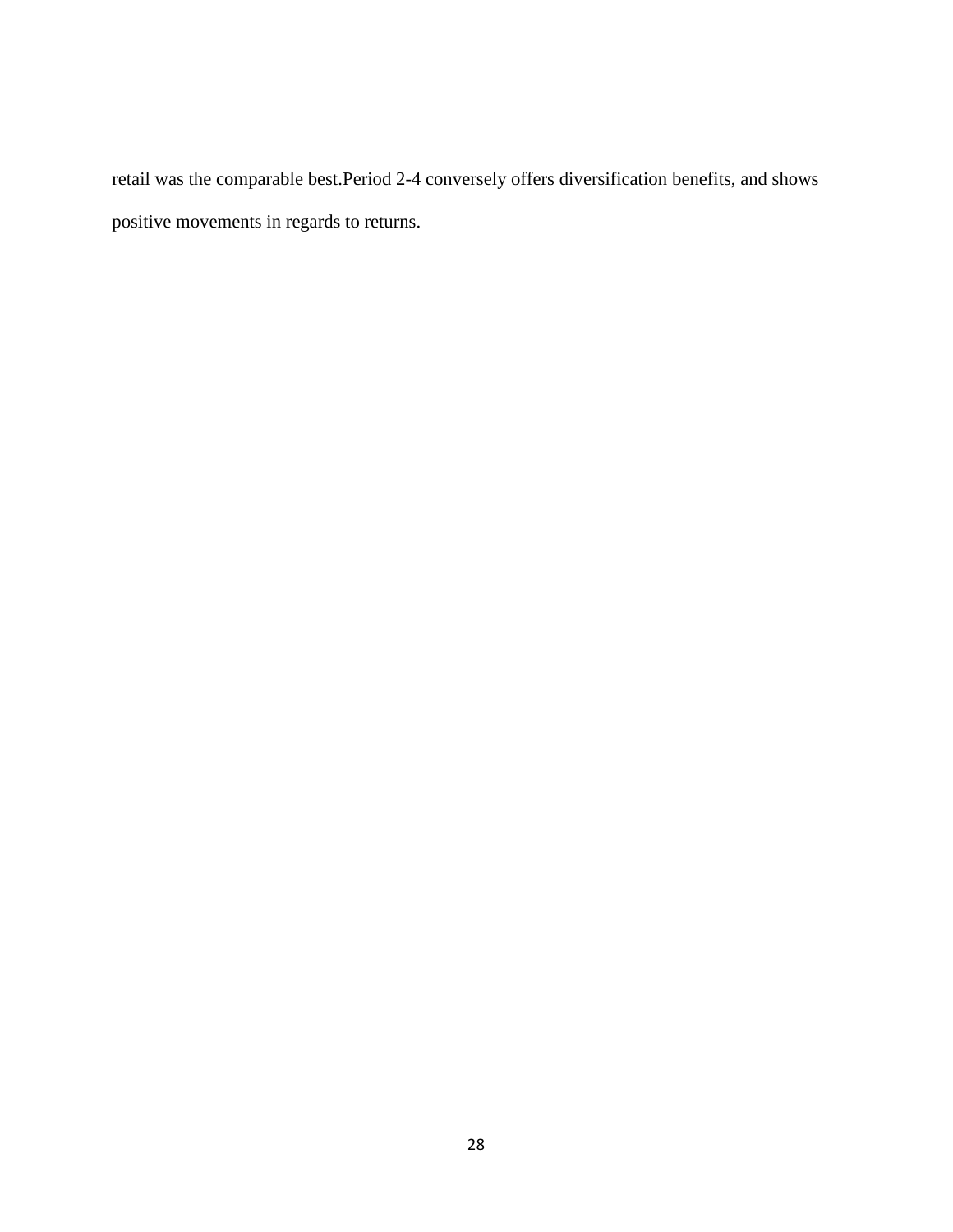# **CONCLUSION**

 The results in this study show the impact that the bursting of the U.S. housing bubble had on commercial real estate investing. Real estate from 2000 q1 to 2005 q2 (when the housing bubble burst) produced superior return for risk relative to after the housing bubble 2005 q3 to 2012 q2, which only produced a one-point efficient frontier. In early 2007, the sub-prime mortgage market collapsed and was the key event that led to rapidly declining property values/returns and the market crash in the fall of 2008. Retail was the most attractive investment in terms of return potentialbefore and after the housing bubble burst; however, retail also held the lowest risk for highest return post housing bubble, making it an appealing sole optimization choice. Examining sub-periods within the post bubble period shows that returns varied from positive to substantially negative (during the 2008 crash time-frame). Thus, during different cycles investors must adapt and strategize appropriately to capitalize on opportunities.As investors further seek to eliminate unsystematic risk, diversification strategies and risk/return analysis allow them to continue pursuing portfolio optimization.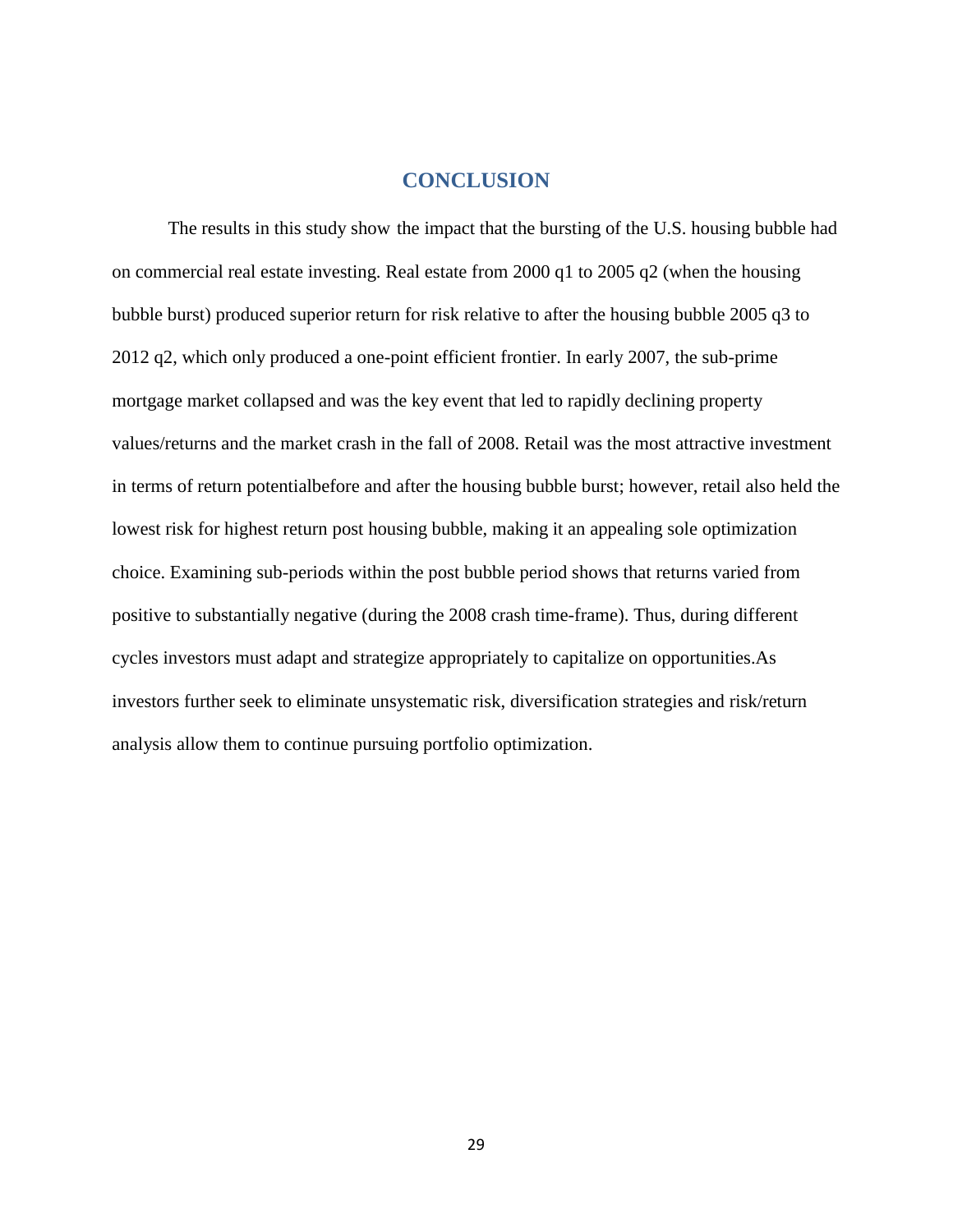#### **REFERENCES**

- A-Petersen, G., & Singh, A. (2003). Performance of hotel investment in a multi-property commercial real estate portfolio:Analysis of results from 1982 to 2001. *Journal Of Retail & Leisure Property*, *3*(2), 158-175.
- Black, R. T. (2004). Real Estate in the Investment Portfolio.*Real Estate Issues*, *29*(3), 1-6.
- Cheng, P., Lin, Z., Liu, Y., & Zhang, Y. (2011). Has Real Estate Come of Age?.*Journal Of Real Estate Portfolio Management*, *17*(3), 243-254.
- Fugazza, C., Guidolin, M., &Nicodanna, G. (2007). Investing for the long run in European real estate. *The Journal of Real Estate Finance and Economics, 34*(1), 35–80.
- Hui, E., & Yu, C. W. (2010).Enhanced portfolio optimisation model for real estate investment in HK.*Journal Of Property Research*, *27*(2), 147-180. doi:10.1080/09599916.2010.500873
- Lai, R. N., & Van Order, R. A. (2010). Momentum and House Price Growth in the United States: Anatomy of a Bubble. *Real Estate Economics*, *38*(4), 753-773. doi:10.1111/j.1540- 6229.2010.00282.x
- Lin, Z., &Vandell, K. D. (2007).Illiquidity and Pricing Biases in the Real Estate Market.*Real Estate Economics*, *35*(3), 291-330. doi:10.1111/j.1540-6229.2007.00191.x

Markowitz, H.M. (1952). Portfolio selection.*Journal of Finance, 7,* 77–91.

Mueller, G.R., Laposa, S.P. (1995), "Property-type diversification in real estate portfolios: size and return perspective", *The Journal of Real Estate Portfolio Management*, Vol. 1 No.1, pp.39-50.